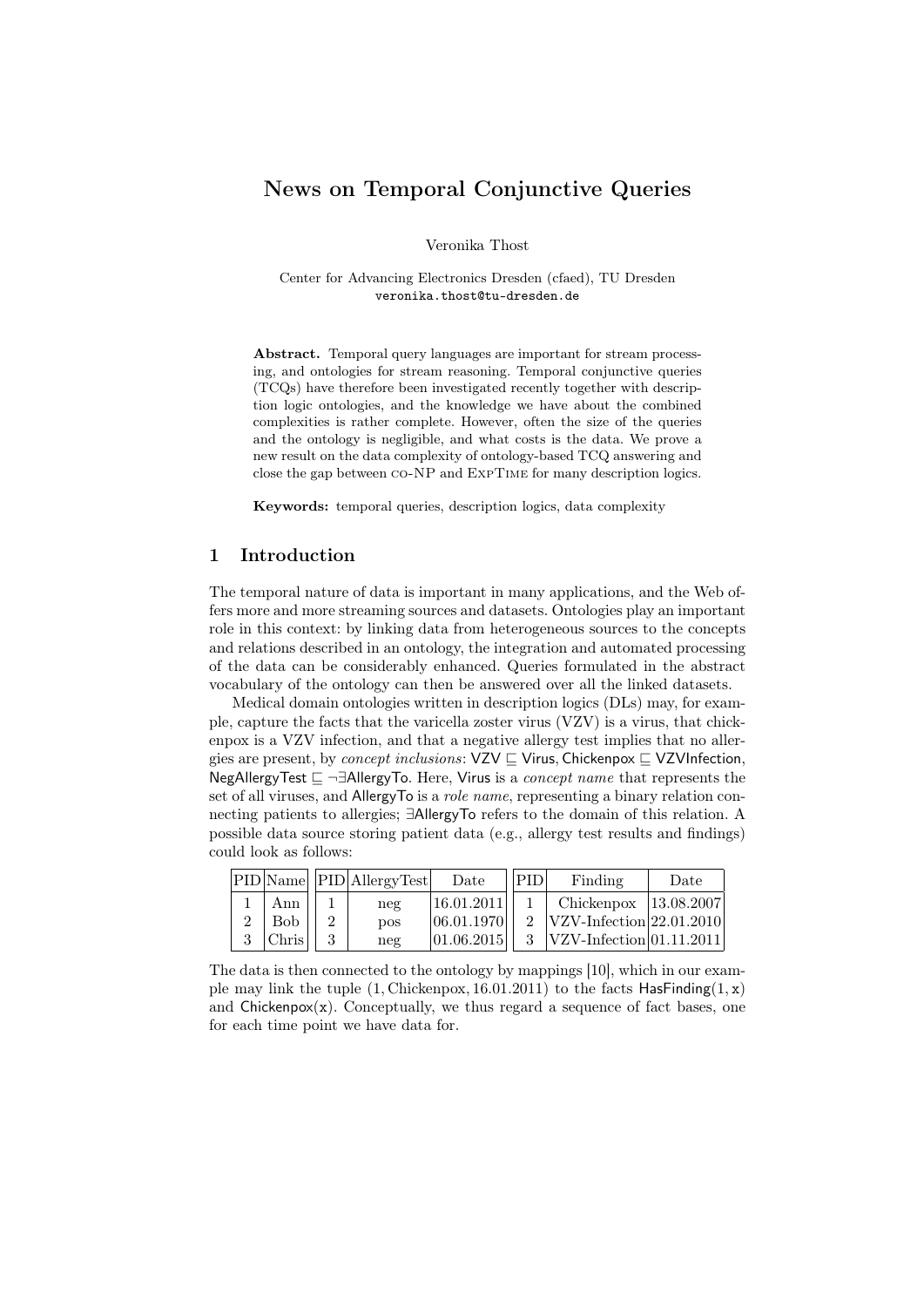Ontology-based query answering (OBQA) over the above knowledge can then, for example, assist in finding appropriate participants for a clinical study, by formulating the eligibility criteria as queries over the—usually linked and heterogeneous—patient data. The following are examples of in- and exclusion conditions for a recently proposed clinical trial:<sup>1</sup> (i) the patient should have been previously infected with VZV or previously vaccinated with VZV vaccine; (ii) the patient should not be allergic to VZV vaccine. We focus on temporal con*junctive queries* (TCQs), which were originally proposed by [2, 4]. TCQs allow to combine conjunctive queries (CQs) via the Boolean operators and the temporal operators of propositional linear temporal logic LTL [9]. The above criteria can be specified with the following  $TCQ \Phi(x)$ , to obtain all eligible patients x:

 $\bigl(\Diamond_P\bigl(\exists y.\mathsf{HasFinding}(x,y) \wedge \mathsf{VZVInflection}(y)\bigr) \vee \Diamond_P\bigl(\exists y.\mathsf{VaccinatedWith}(x,y) \wedge \mathsf{VZVInflection}(y)\bigr)$ VZVVaccine $(y))$ ) ∧ ¬ $(\exists y$ .AllergyTo $(x, y)$  ∧ VZVVaccine $(y))$ 

We here use the temporal operator "some time in the past"  $(\Diamond_p)$  and consider the symbols AllergyTo and VZVVaccine to be rigid, which means that their interpretation does not change over time; that is, we assume someone having an allergy to have this allergy for his whole life. The OBQA scenario outlined above is similar to the classical one [5], but we use temporal queries and consider a (finite) sequence of fact bases. The ontology is written in a classical DL (i.e., one can take one of the many existing ontologies) and assumed to always hold.

In contrast, so-called *temporal DLs* extend classical DLs by temporal operators, which then occur within the ontology (see [11] for an overview). But most of these logics yield high reasoning complexities, even if the underlying atemporal DL allows for tractable reasoning. Lower complexities are only obtained by either considerably restricting the set of temporal operators or the DL.

The combined and data complexity of TCQ entailment have been studied for various DLs in the past [4, 3, 7, 6]. In a nutshell, we have that the combined complexity strongly varies—between PSpace and 2-ExpTime—depending on the DL considered and the rigid names allowed, which often increase complexity.<sup>2</sup> The data complexity for the lightweight DLs between  $DL\text{-}Lite_{core}$  and  $DL\text{-}Lite_{horn}^{\mathcal{H}}$  is generally ALOGTIME, and the one for  $\mathcal{EL}$  without rigid symbols is P, and co-NP with rigid symbols. For all other DLs investigated so far, containment in co-NP has only been shown for the case without rigid roles. This includes expressive DLs such as  $\mathcal{SHIQ}$  and is interesting since already standard conjunctive query entailment is co-NP-hard in these DLs, which means that we get the temporal features "for free". However, rigid roles are considered as an important feature for modeling and often expressive DLs are needed; for instance, simple disjunctions of the form  $\top \sqsubseteq$  Male $\sqcup$ Female ("everyone is male or female") cannot be expressed in  $DL\text{-}Lite_{horn}^{\mathcal{H}}$  or  $\mathcal{EL}$ . Yet, the proposed algorithms for such combinations are at least exponential in the data.

In this paper, we first close the CO-NP/EXPTIME gap for the  $DL\text{-}Lie^\mathcal{H}_{krom}$  which allows for disjunctions as in the example—and prove that TCQ entailment

<sup>&</sup>lt;sup>1</sup> https://clinicaltrials.gov/ct2/show/NCT01953900

 $^2$  For some very expressive DLs, we have CO-2-NEXPTIME-hardness/decidability.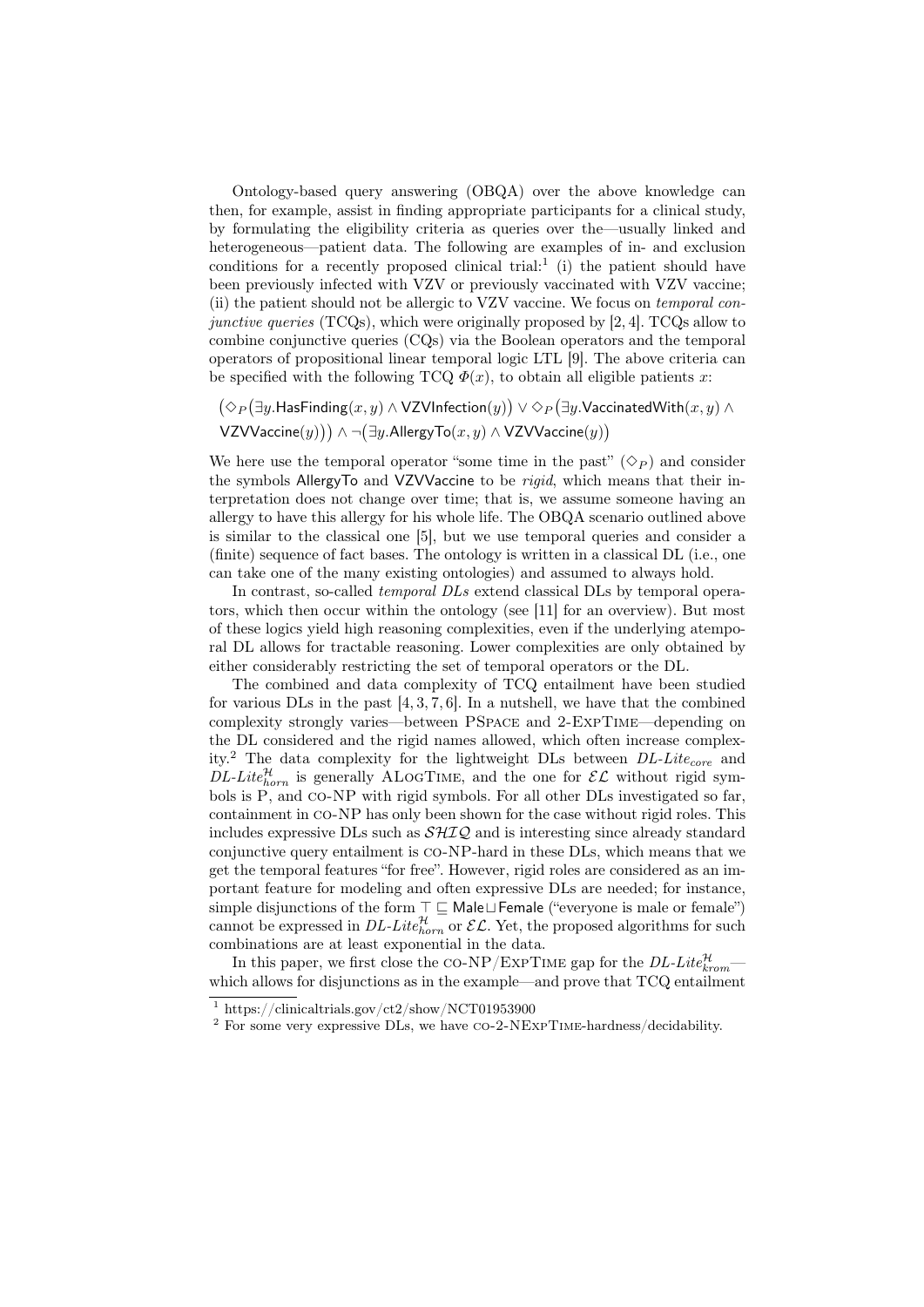is in co-NP in data complexity, even with rigid roles. Then, we show that this also holds for much more expressive DLs, such as ALCHI.

### 2 Preliminaries

Description logics focus on individual names, which are interpreted as constants; concepts, which are interpreted as sets; and roles, which are interpreted as binary relations. Accordingly, DL signatures are based on three kinds of symbols: individual names  $N_1$ , concept names  $N_c$ , and role names  $N_R$ , all of which are non-empty, pairwise disjoint sets. We focus on the DL  $DL\text{-}Like_{krom}^{\mathcal{H}}$  [1].

**DL-Lite** $k_{\text{rrom}}^{\mathcal{H}}$ . Let  $a, b \in \mathbb{N}_1$ ,  $A \in \mathbb{N}_C$ , and  $P \in \mathbb{N}_R$ . In DL-Lite $k_{\text{rrom}}^{\mathcal{H}}$ , the sets of roles, basic concepts, and concepts are defined as follows:

 $R, S ::= P | P^-,$   $B, C ::= \top | A | \exists R,$   $D ::= B | \neg B$ 

where · <sup>−</sup> denotes the inverse role operator.

 $DL\text{-}Lite_{krom}^{\mathcal{H}}$  axioms are the following kinds of expressions: concept inclusions (CIs) are of the form  $B \sqsubseteq C$ ,  $B \sqsubseteq \neg C$ , or  $\neg B \sqsubseteq C$ ; role inclusions (RIs) of the form  $R \subseteq S$ ; and assertions of the form  $B(a)$ ,  $\neg B(a)$ ,  $P(a, b)$ , or  $\neg P(a, b)$ .

A DL-Lite $_{krom}^{\mathcal{H}}$  ontology is a finite set of concept and role inclusions, and an ABox is a finite set of assertions. Together, an ontology  $\mathcal O$  and an ABox  $\mathcal A$  form a knowledge base (KB)  $\mathcal{K} := \mathcal{O} \cup \mathcal{A}$ , written  $\mathcal{K} = \langle \mathcal{O}, \mathcal{A} \rangle$ .

We sometimes also refer to the ABox as *fact base* or simply as the *data*. Without loss of generality, we assume that, if the RI  $R \sqsubseteq S$  is contained in  $\mathcal{O}$ , then we also have  $\exists R \sqsubseteq \exists S \in \mathcal{O}$  and  $\exists R^{-} \sqsubseteq \exists S^{-} \in \mathcal{O}$ ; and that  $\mathcal{O}$  contains the trivial axioms  $\exists R \sqsubseteq \exists R$  for all roles R occurring in  $\mathcal{O}$ . The set of roles is denoted by  $\mathsf{N}_{\mathsf{R}}^-$ . For a given KB  $\mathcal{K} := \mathcal{O} \cup \mathcal{A}$ , we denote by  $\mathsf{N}_{\mathsf{I}}(\mathcal{K})$  and  $\mathsf{N}_{\mathsf{I}}(\mathcal{A})$  the set of individual names that occur in K and A; by  $N_{\mathsf{C}}(\mathcal{O})$  and  $N_{\mathsf{R}}(\mathcal{O})$  the sets of concept and role names occurring in  $K$ ; and by  $N_R^-(\mathcal{O})$  the set of roles occurring in K.  $\mathbb{B}(\mathcal{O})$  and  $\mathbb{C}(\mathcal{O})$  denote the sets of all basic concepts and, respectively, concepts that can be built from the symbols in  $N_{\mathsf{C}}(\mathcal{O})$  and  $N_{\mathsf{R}}^-(\mathcal{O})$ . We may also use the abbreviation  $(P^-)^- := P$  for  $P \in N_R$ .

A DL interpretation  $\mathcal{I} = (\Delta^{\mathcal{I}}, \cdot^{\mathcal{I}})$  consists of a non-empty set  $\Delta^{\mathcal{I}}$ , the *domain* of *I*, and an *interpretation function*  $\cdot$ <sup>*I*</sup>, which assigns to every  $A \in \mathbb{N}_C$  a set  $A^{\mathcal{I}} \subseteq \Delta^{\mathcal{I}}$ , to every  $P \in \mathsf{N}_{\mathsf{R}}$  a binary relation  $P^{\mathcal{I}} \subseteq \Delta^{\mathcal{I}} \times \Delta^{\mathcal{I}}$ , and to every  $a \in \mathsf{N}_{\mathsf{R}}$ an element  $a^{\mathcal{I}} \in \Delta^{\mathcal{I}}$  such that, for all  $a, b \in \mathbb{N}_1$  with  $a \neq b$ , we have  $a^{\mathcal{I}} \neq b^{\mathcal{I}}$ (unique name assumption). The function is extended to all roles and concepts:  $P^- = \{(y, x) \mid (x, y) \in P\}, \ \top^{\mathcal{I}} = \Delta^{\mathcal{I}}, \ \exists R^{\mathcal{I}} = \{x \in \Delta^{\mathcal{I}} \mid \exists y \in \Delta^{\mathcal{I}}, (x, y) \in R^{\mathcal{I}}\},\$  $(\neg D)^{\mathcal{I}} = \Delta^{\mathcal{I}} \setminus D^{\mathcal{I}}$ . An interpretation  $\mathcal{I}$  satisfies (or is a model of) an axiom  $\alpha$ , written  $\mathcal{I} \models \alpha$ , if:  $\alpha = X \sqsubseteq Y$  is a CI or RI, and  $X^{\mathcal{I}} \subseteq Y^{\mathcal{I}}$ ;  $\alpha = (\neg)B(a)$ and  $a^{\mathcal{I}} \in B^{\mathcal{I}}$   $(a^{\mathcal{I}} \notin B^{\mathcal{I}}); \ \alpha = (\neg)P(a, b)$  and  $(a^{\mathcal{I}}, b^{\mathcal{I}}) \in P^{\mathcal{I}}$   $((a^{\mathcal{I}}, b^{\mathcal{I}}) \notin P^{\mathcal{I}}).$ I satisfies (or is a model of) a KB K, written  $\mathcal{I} \models \mathcal{K}$ , if it satisfies all axioms contained in it. A KB  $K$  is *consistent* (or *satisfiable*) if it has a model, and it is *inconsistent* (or *unsatisfiable*) otherwise. K entails an axiom  $\alpha$ , written  $\mathcal{K} \models \alpha$ , if all models of  $K$  also satisfy  $\alpha$ . This terminology and notation is extended to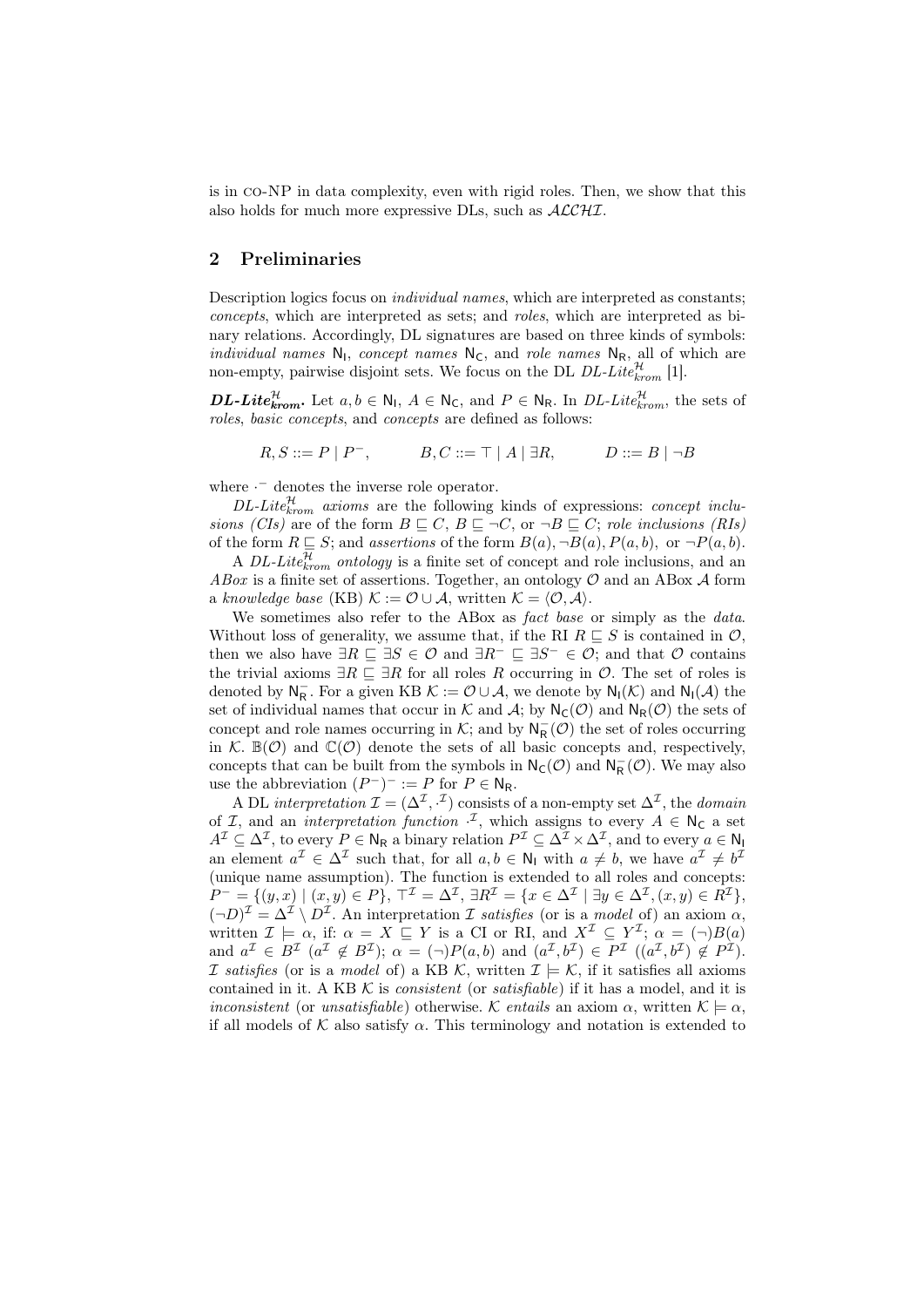(single) axioms, ontologies, and ABoxes by regarding each as a (singleton) KB. We denote non-entailment by  $\mathcal{K} \not\models \alpha$ .

In the temporal setting, we assume that some concept and role names are designated as being *rigid* (vs. *flexible*) as outlined in Section 1. If a concept (axiom) contains only rigid symbols, then we may call it a rigid concept (axiom). We denote by  $N_{RC} \subseteq N_C$  the rigid concept and by  $N_{RR} \subseteq N_R$  the rigid role names.

**Temporal Semantics.** An infinite sequence  $\mathfrak{I} = (\mathcal{I}_i)_{i>0}$  of interpretations  $\mathcal{I}_i=(\Delta, \mathcal{I}_i)$  is a DL-LTL structure if it respects rigid names, that is:  $X^{\mathcal{I}_i}=X^{\mathcal{I}_j}$ for all  $X \in \mathbb{N}_1 \cup \mathbb{N}_{\mathbb{R} \mathbb{C}} \cup \mathbb{N}_{\mathbb{R} \mathbb{R}}$  and  $i, j \geq 0$ . Observe that the interpretations in a DL-LTL structure share one domain (constant domain assumption). We may use that terminology in other settings in that we consider interpretations  $\mathcal{I}_1, \ldots, \mathcal{I}_{\ell}$ to respect rigid names if they agree on the interpretation of all rigid symbols.

Temporal Knowledge Bases. A temporal knowledge base (TKB) is of the form  $\mathcal{K} = \langle \mathcal{O},(\mathcal{A}_i)_{0\leq i\leq n}\rangle$  with an ontology  $\mathcal{O}$  and a non-empty, finite sequence of ABoxes. We assume all concept and role names occurring in some ABox of a TKB to also occur in its ontology.  $N_1(\mathcal{K})$  denotes the set of all individual names occurring in the TKB  $K$ . Note that every KB can be regarded as a TKB with an ABox sequence of length one.

A DL-LTL structure  $\mathfrak{I} = (\mathcal{I}_i)_{i>0}$  over a domain  $\Delta$  is a model of a TKB  $\mathcal{K} =$  $\langle \mathcal{O},(\mathcal{A}_i)_{0\leq i\leq n}\rangle$ , written  $\mathfrak{I} \models \mathcal{K}$ , if  $\mathcal{I}_i \models \mathcal{O}$  for all  $i \geq 0$  and  $\mathcal{I}_i \models \mathcal{A}_i$  for all  $i \in [0, n]$ . A TKB is consistent (or satisfiable) if it has a model, and it is inconsistent (or *unsatisfiable*) otherwise.

**Temporal Conjunctive Queries.** Let  $N_V$  be the set of variables, and  $N_T :=$  $N_1 \cup N_1$  be the set of terms. A *conjunctive query* (CQ) is of the form  $\exists y_1, \ldots, y_m.\psi$ , where  $y_1, \ldots, y_m \in \mathbb{N}_V$  and  $\psi$  is a (possibly empty) finite conjunction of *concept* atoms of the form  $A(t)$  and role atoms of the form  $R(s,t)$ , where  $A \in \mathbb{N}_{\mathsf{C}}$ ,  $R \in N_R$  and  $s, t \in N_T$ . The set of temporal conjunctive queries (TCQs) is defined as follows, where  $\varphi$  is a CQ:

$$
\varPhi,\varPsi ::= \varphi \mid \neg \varPhi \mid \varPhi \land \varPsi \mid \bigcirc_F \varPhi \mid \bigcirc_P \varPhi \mid \varPhi U \varPsi \mid \varPhi \mathcal{S} \varPsi
$$

A TCQ  $\Phi$  is a CQ literal if it is of the form  $(\neg)\varphi$  with  $\varphi$  being a CQ; it is positive if  $\Phi = \varphi$ , and otherwise *negative*.

We denote the set of individuals occurring in a TCQ  $\Phi$  by  $\mathsf{N}_1(\Phi)$ . As in propositional LTL, we may use abbreviations  $true^3$  and  $false$ . The empty conjunction and disjunction are interpreted as true and false, respectively.

As usual, the semantics is defined in a model-theoretic way, based on the notion of homomorphisms. A mapping  $\pi \colon \mathsf{N}_\mathsf{T}(\varphi) \to \Delta^\mathcal{I}$  is a homomorphism of a CQ  $\varphi$  into an interpretation  $\mathcal{I} = (\Delta^{\mathcal{I}}, \cdot^{\mathcal{I}})$  if  $\pi(a) = a^{\mathcal{I}}$  for all  $a \in \mathsf{N}_{\mathsf{I}}(\varphi)$ ,  $\pi(t) \in A^{\mathcal{I}}$  for all concept atoms  $A(t)$  in  $\varphi$ , and  $(\pi(s), \pi(t)) \in R^{\mathcal{I}}$  for all role atoms  $R(s,t)$  in  $\varphi$ . *I satisfies* (or is a *model* of)  $\varphi$ , written  $\mathcal{I} \models \varphi$ , if there is such a homomorphism. For a given DL-LTL structure  $\mathfrak{I} = (\mathcal{I}_i)_{i \geq 0}$ , an  $i \geq 0$ , and TCQ  $\Phi$ , the satisfaction relation  $\mathfrak{I}, i \models \Phi$  is defined by induction on the

<sup>&</sup>lt;sup>3</sup> For instance, true may denote a fix TCQ  $\varphi \vee \neg \varphi$ , where  $\varphi$  is an arbitrary CQ.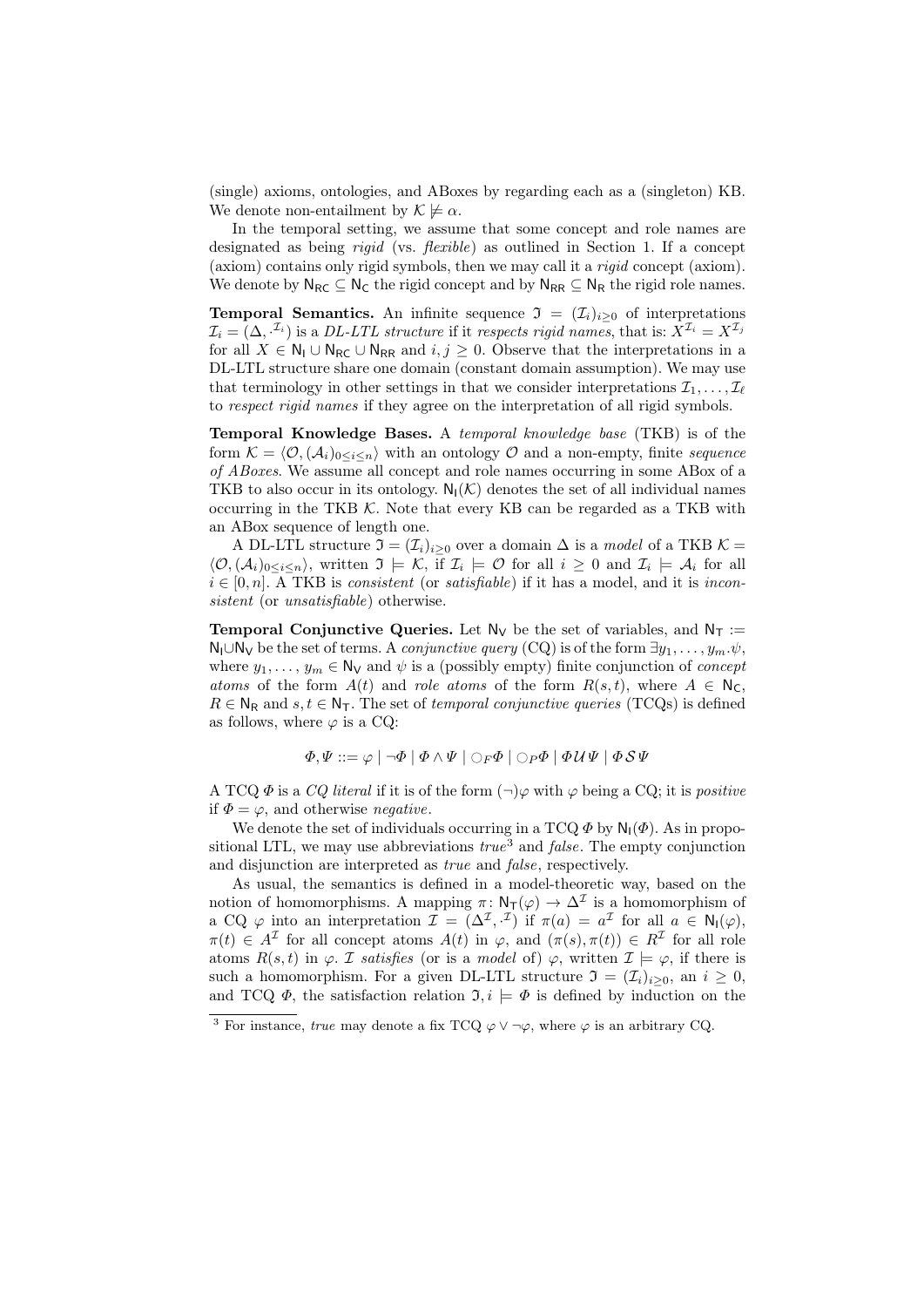| $TCQ \phi'$             | Condition for $\mathfrak{I}, i \models \Phi'$                              |
|-------------------------|----------------------------------------------------------------------------|
| $CQ \varphi$            | $\mathcal{I}_i \models \varphi$                                            |
| $\neg \Phi$             | $\mathfrak{W}, i \not\models \Phi$                                         |
| $\Phi \wedge \Psi$      | $\mathfrak{I}, i \models \varPhi$ and $\mathfrak{I}, i \models \varPsi$    |
| $\bigcirc_F\varPhi$     | $\mathfrak{I}, i+1 \models \varPhi$                                        |
| $\bigcirc_P \varPhi$    | $i > 0$ and $\mathfrak{I}, i - 1 \models \Phi$                             |
| $\Phi \mathcal{U} \Psi$ | there is a $k > i$ , such that $\mathfrak{I}, k \models \Psi$              |
|                         | and, for all j, $i \leq j < k$ , we have $\mathfrak{I}, j \models \Phi$    |
| $\Phi \mathcal{S} \Psi$ | there is a k, $0 \leq k \leq i$ , such that $\mathfrak{I}, k \models \Psi$ |
|                         | and, for all j, $k < j \leq i$ , we have $\mathfrak{I}, j \models \Phi$    |

**Fig. 1.** Semantics of TCQs given a DL-LTL structure  $\mathfrak{I} = (\mathcal{I}_i)_{i>0}$ .

structure of  $\Phi$  as specified in Figure 1. J is a model of  $\Phi$  w.r.t. a TKB K if  $\mathfrak{I} \models \mathcal{K}$ and  $\mathfrak{I}, n \models \Phi$ . A TCQ  $\Phi$  is *satisfiable* w.r.t. a TKB K if it has a model w.r.t. K; and  $\Phi$  is entailed by a TKB K, written  $\mathcal{K} \models \Phi$ , if every model of K is also a model of  $\Phi$  w.r.t. K. We denote the fact that  $\mathfrak{I}, i \models \Phi$  and  $\mathcal{K} \models \Phi$  do not hold by  $\mathfrak{I}, i \not\models \Phi$  and  $\mathcal{K} \not\models \Phi$ . Observe that a model of a TCQ must satisfy the query at the current time point n, which is different for propositional LTL if  $n > 0$ .

Without loss of generality, we assume that the CQs contained in a TCQ  $\Phi$ use disjoint variables and denote by  $\mathcal{Q}_{\phi}$  the set of exactly those CQs.<sup>4</sup> We further assume that TCQs contain only individual names that occur in the ABoxes, and only concept and role names that occur in the ontology, and that all CQs contained in TCQs are connected (i.e., the corresponding Gaifman graph is connected); it is easy to show that this is without loss of generality.

Solving TCQ Satisfiability. The TCQ satisfiability problem can be split into two separate ones: one in propositional LTL and one or several "atemporal" ones in DL [4, Lemma 4.7]. The former tests the satisfiability of the propositional abstraction of the given TCQ  $\Phi$  at n, which is obtained from  $\Phi$  by replacing the CQs  $\varphi_1, \ldots, \varphi_m \in \mathcal{Q}_{\Phi}$  by propositional variables  $p_1, \ldots, p_m$ , respectively. The idea is that the worlds  $w_0, w_1, \ldots$  in the LTL model characterize the satisfaction of the CQs from  $\mathcal{Q}_{\Phi}$  in the respective DL interpretations  $\mathcal{I}_0, \mathcal{I}_1, \ldots$  such that, to obtain  $\mathcal{I}_i$ , we only have to check the satisfiability of the conjunction of CQ literals induced by  $w_i$  w.r.t. the atemporal KB  $\langle O, A_i \rangle$ , where  $A_i = \emptyset$  for  $i > n$ . From the latter it can be seen that, assuming  $k$  to be the number of different worlds occurring in the LTL model, it is sufficient to look for  $n + 1 + k$  corresponding DL interpretations. More precisely, the problems are linked by a set  $\mathcal{W} = \{W_1, \ldots, W_k\} \subseteq 2^{\{p_1, \ldots, p_m\}}$ , which collects all worlds occurring in the LTL model, and a mapping  $\iota: [0, n] \to [1, k]$  that maps time points to indexes from W and points out the first  $n + 1$  worlds, which have to reflect the knowledge given in the respective ABoxes. The DL part is defined as r-satisfiability; the set W is r-satisfiable w.r.t.  $\iota$  and a TKB K iff there are interpretations  $\mathcal{I}_0, \ldots, \mathcal{I}_n$ ,  $\mathcal{J}_1, \ldots, \mathcal{J}_k$  as follows:

<sup>&</sup>lt;sup>4</sup> If the variables were not disjoint, we could simply rename them.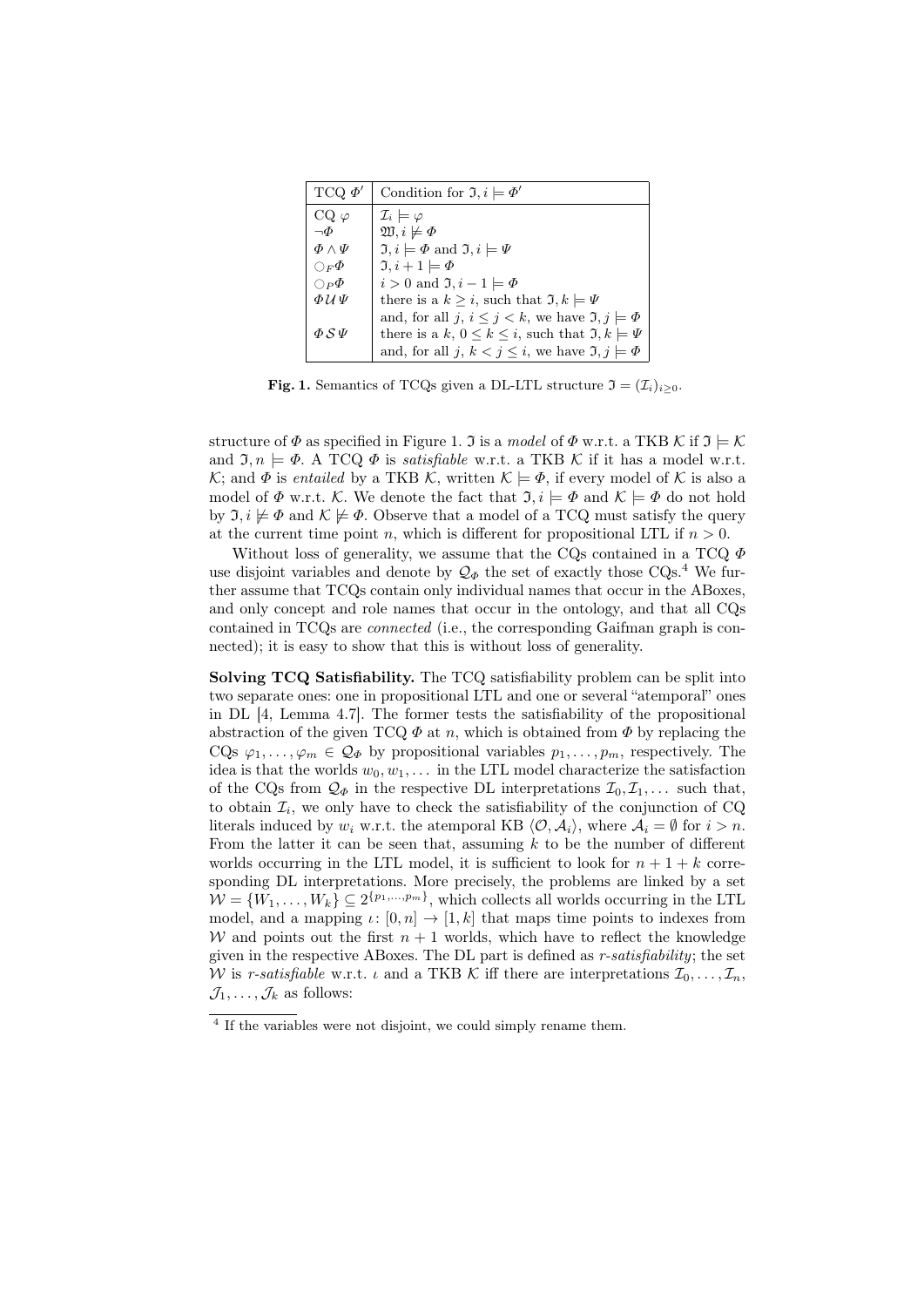- the interpretations share the same domain and respect rigid names,
- the interpretations are models of  $\mathcal{O}$ ,
- $\begin{aligned} \text{ }\quad -\mathcal{J}_i \text{ is a model of }\chi_i := \bigwedge_{p_j\in W_i}\varphi_j \wedge \bigwedge_{p_j\in \overline{W_i}} \neg \varphi_j \text{ for all } i\in [1,k], \end{aligned}$
- $\mathcal{I}_i$  is a model of  $\mathcal{A}_i$  and  $\chi_{\iota(i)}$  for all  $i \in [0, n]$ .

Observe that, regarding data complexity,  $W$  and  $\iota$  can be guessed in constant and linear time, respectively. [4, Lem. 4.12] show that the LTL satisfiability problem w.r.t. a given W and  $\iota$  can be decided in polynomial time. However, regarding r-satisfiability, [4] only show membership in ExpTime. The critical point with r-satisfiability is the requirement that the interpretations for the  $n + k + 1$  relevant time points share a common domain, so the individual satisfiability tests have to be done together. The trivial approach is to rename the flexible names for all  $i \in [0, n+k]$ . This requires however that the ontology is extended by corresponding axioms; that is, it grows with the data and impacts complexity.

#### 3 Characterizing r-Satisfiablility

We regard a TCQ  $\Phi$ , a TKB  $\mathcal{K} = \langle \mathcal{O}, (\mathcal{A}_i)_{0 \leq i \leq n} \rangle$  in DL-Lite $_{krom}^{\mathcal{H}}$ , a set W  $\subseteq 2^{\{p_1,\dots,p_m\}}$  such that  $\mathcal{W} = \{W_1,\dots,W_k\}$ , and a mapping  $\iota: [0,n] \to [1,k]$ , as described in the previous section. The goal is to propose a characterization of rsatisfiability of W w.r.t.  $\iota$  and K which, in contrast to existing characterizations, is tailored to  $DL\text{-}Lie_{krom}^{\mathcal{H}}$  and shows that the r-satisfiability problem is in NP.

Observe that the functions of the shared domain in the definition of rsatisfiability are mainly two: (i) to synchronize the interpretation of rigid symbols regarding the named individuals; (ii) to guarantee that the satisfiability of the conjunctions  $\chi_i, i \in [1, k]$ , which is represented by the respective interpretation  $\mathcal{J}_i$ , is not contradicted by the interpretation of the rigid names in the other interpretations, especially in no  $\mathcal{I}_i$  with  $i \in [0, n]$ . The idea is to look for similar interpretations  $\mathcal{I}_0, \ldots, \mathcal{I}_n, \mathcal{J}_1, \ldots, \mathcal{J}_k$ , but to not require a shared domain: based on  $K$ ,  $W$ , and  $\iota$ , we specify a polynomial amount of additional data—that hence can be guessed in polynomial time—, which captures knowledge restricting the interpretation of the individual and rigid names and simulates the shared domain; the additional data then allows us to check the conditions for r-satisfiability for each of the interpretations independently of the other interpretations—nondeterministically, in polynomial time. Without loss of generality, we can restrict our focus to certain canonical interpretations, based on the standard chase [8]; we introduce elements of the form  $u_{aR_1...R_\ell}$ ,  $a \in \mathbb{N}_1$ ,  $R_1, \ldots, R_\ell \in \mathbb{N}_{\mathsf{R}}^-$ . Note that we also apply this general approach for  $D\tilde{L}$ -Lite $_{horn}^{\mathcal{H}}$ and  $\mathcal{EL}$  in [6,7], but we do not have to deal with nondeterminism there; that is, there is only one canonical interpretation for a KB.

Definition 1 (Canonical Interpretation). Let  $\mathcal{K} = \langle \mathcal{O}, \mathcal{A} \rangle$  be a consistent  $DL\text{-}Lie_{krom}^{\mathcal{H}}$  knowledge base. For all  $A \in \mathsf{N}_{\mathsf{C}}$  and  $P \in \mathsf{N}_{\mathsf{R}}$ , define:

$$
A^{0} := \{a \mid A(a) \in \mathcal{A}\},
$$
  
\n
$$
P^{0} := \{(a, b) \mid P(a, b) \in \mathcal{A}\} \cup
$$
  
\n
$$
\{(a, u_{aP}) \mid \exists P(a) \in \mathcal{A}\} \cup \{(u_{aP^{-}}, a) \mid \exists P^{-}(a) \in \mathcal{A}\}.
$$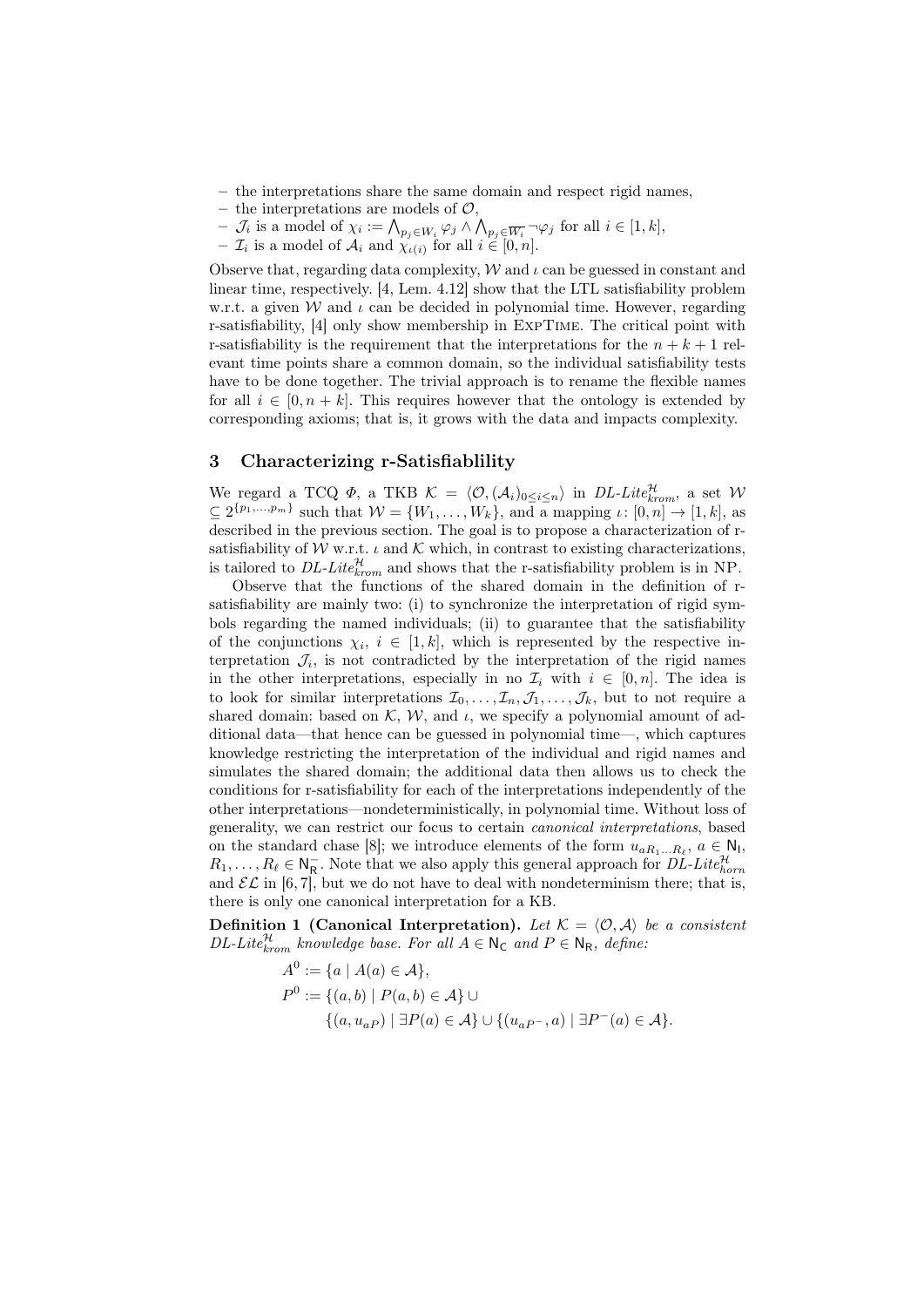Then, iterate over all  $i \geq 0$ : for all  $X \in \mathbb{N}_{\mathsf{C}} \cup \mathbb{N}_{\mathsf{R}}$  define  $X^{i+1} := X^i$ ; apply one of the following rules for all  $A \in \mathbb{N}_{\mathsf{C}}$ ,  $P \in \mathbb{N}_{\mathsf{R}}$ ,  $R, S \in \mathbb{N}_{\mathsf{R}}^-$ , and  $B, C \in \mathbb{B}(\mathcal{O})$ , and increment i;  $(d, e) \in (P^-)^i$  denotes the fact that  $(e, d) \in P^i$ , and  $d \in (\exists R)^i$ denotes the existence of an element e such that  $(d, e) \in R<sup>i</sup>$ .

- $-If B \sqsubseteq A \in \mathcal{O}$  and  $e \in B^i$ , then add e to  $A^{i+1}$ .
- $-$  If  $B \sqsubseteq \exists R \in \mathcal{O}$  and  $e \in B^i$ .
	- if  $e \in N_1(\mathcal{A})$ , then add  $(e, u_{eR})$  to  $R^{i+1}$ ;
	- if  $e = u_{\varrho}$ , then add  $(e, u_{\varrho R})$  to  $R^{i+1}$ .
- $-If \,\exists R \sqsubseteq A \in \mathcal{O}, (d, e) \in R^i$ , then add d to  $A^{i+1}$ .
- $-If R \sqsubseteq S \in \mathcal{O}$  and  $(d, e) \in R^i$ , then add  $(d, e)$  to  $S^{i+1}$ .
- $−$  If  $\neg B \sqsubseteq C \in \mathcal{O}$ ,  $e \notin B^i$ ,  $e \notin C^i$ , and every other rule (i.e., for a CI without negation) that applies to e or a tuple containing e has been applied in a step  $j < i$ , then add e to  $B^{i+1}$  or  $C^{i+1}$ .

The set  $\Delta_{\mathbf{u}}^{\mathcal{I}_{\mathcal{K}}}$  collects the above introduced new elements.

A canonical interpretation  $\mathcal{I}_{\mathcal{K}}$  for  $\mathcal K$  is then defined as follows based on such a sequence of rule applications, for all  $a \in N_1(\mathcal{A})$ ,  $A \in N_{\mathsf{C}}$ , and  $P \in N_{\mathsf{R}}$ :

$$
\Delta^{\mathcal{I}_{\mathcal{K}}}:=\mathsf{N}_{\mathsf{I}}(\mathcal{A})\cup \Delta^{\mathcal{I}_{\mathcal{K}}}_{\mathsf{u}},\quad a^{\mathcal{I}_{\mathcal{K}}}:=a,\quad A^{\mathcal{I}_{\mathcal{K}}}:=\bigcup_{i=0}^{\infty} A^i,\quad P^{\mathcal{I}_{\mathcal{K}}}:=\quad \bigcup_{i=0}^{\infty} P^i.
$$

Note that the assumptions in Section 2 about the additional axioms in the ontology ensure that, whenever there is a named individual  $a \in (\exists R)^i$  for some  $i\geq 0,$  then  $a$  has an  $R\text{-}successor$  of the form  $u_{aR}$  in the corresponding canonical interpretation, and similar for unnamed elements. We denote the restriction of a canonical interpretation  $\mathcal I$  to a named individual  $a$  and its unnamed successors by  $\mathcal{I}_{a}$ . If K is consistent, then there is a canonical interpretation for K that is a model of K. We denote the set of all those canonical models by  $\mathbb{I}_{K}$ .

In what follows, we specify the additional data to overtake the Functions (i) and (ii). Specifically, we define a set of ABoxes containing assertions that (i) (largely) fix the interpretations on the named individuals (i.e., relations to unnamed successors are not fully taken into account yet), and (ii) ensure both that the positive CQ literals are satisfied as required and that the negative CQ literals are not satisfied if they must not. For simplicity, for  $i \in [1, k]$ , we define  $A_{n+i} := \emptyset$  and extend  $\iota$  such that  $\iota(n+i) := i$ . For the synchronization of the named individuals, we use *name-ABoxes*, which are similar to the ABox types defined for  $DL\text{-}Lie_{horn}^{\mathcal{H}}$  in [6], but we include flexible symbols. The idea is to then guess  $n + k + 1$  name-ABoxes and require them to agree on the rigid assertions.

Definition 2 (Name-ABox). A name-ABox for a set of individual names I w.r.t. O is a set A of assertions formulated over I and all symbols in  $\mathbb{B}(\mathcal{O})$  and  $N_R(\mathcal{O})$  such that  $\alpha \in \mathcal{A}$  iff  $\neg \alpha \notin \mathcal{A}$ .

Second, for all  $i \in [0, n+k]$ , define  $Q_i := \{\varphi_j \mid p_j \in W_{\iota(i)}\}$ . Let the set  $\mathsf{N}_{\mathsf{I}}^{\mathsf{aux}} \subseteq \mathsf{N}_{\mathsf{I}}$  contain an individual name  $a_x^i$  for each  $i \in [0, n+k]$  and each variable x occurring in a CQ in  $Q_i$ . Note that, because of our assumption that the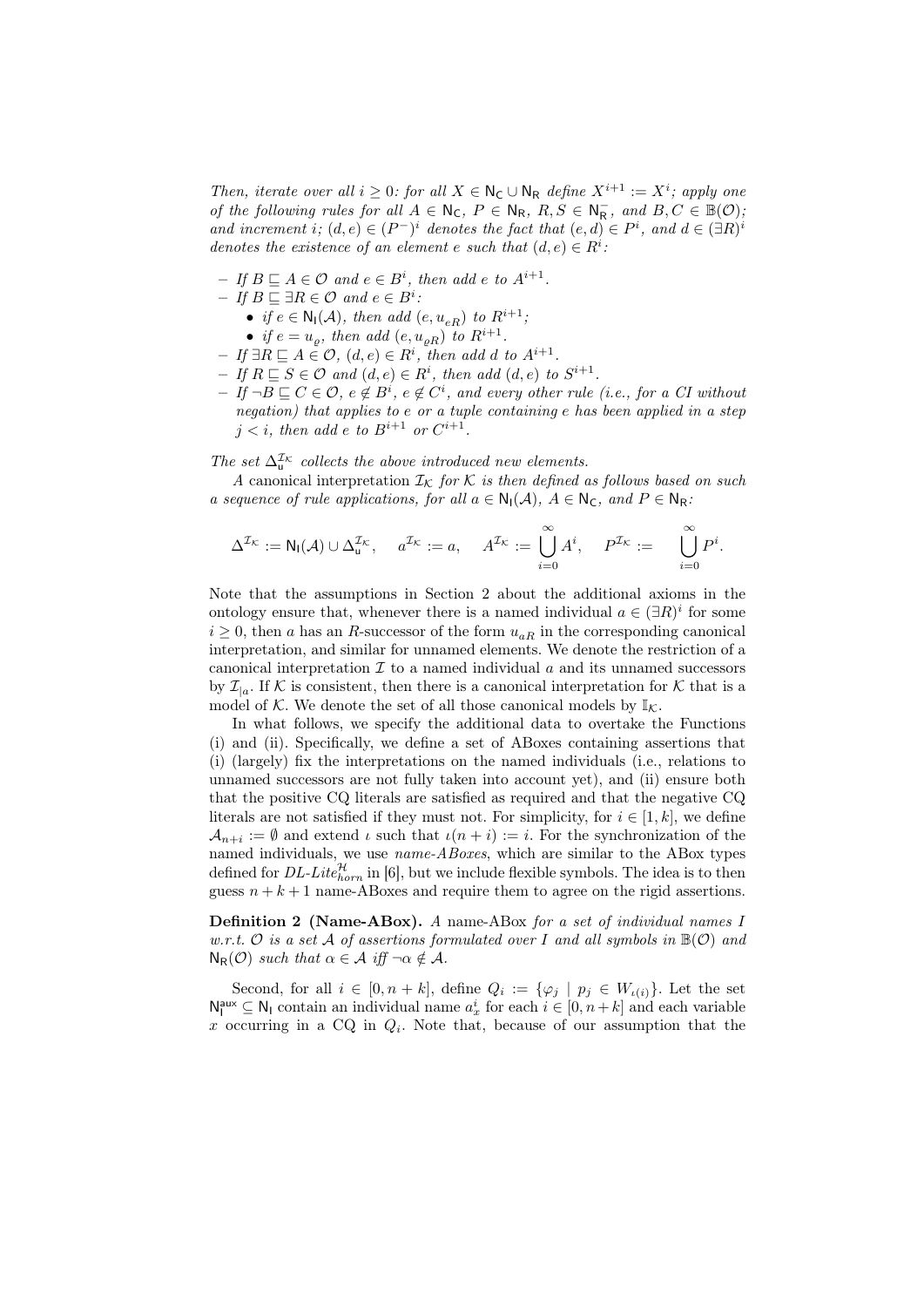CQs in  $\Phi$  have no variables in common, each  $a_x^i \in N_I^{\text{aux}}$  can be unambiguously associated to a CQ containing x. Then,  $A_{Q_i}$  denotes the ABox obtained from  $Q_i$ by instantiating all variables with the corresponding names from  $N_I^{aux}$ . We use these ABoxes to ensure that the positive CQ literals are satisfied as required.

While the former is similarly done in [6, 7], the nondeterminism allowed in DL-Lite $_{krom}^{\mathcal{H}}$  requires a more careful construction of the unnamed parts of  $\mathcal{I}_0, \ldots, \mathcal{I}_n, \mathcal{J}_1, \ldots, \mathcal{J}_k$  (i.e., since they have to satisfy all CIs of the form  $\neg B \sqsubseteq C$ in  $\mathcal{O}$ , we have to specify them correspondingly): we must ensure that the interactions of  $\mathcal{I}_0, \ldots, \mathcal{I}_n, \mathcal{J}_1, \ldots, \mathcal{J}_k$  in those parts, which are caused by the rigid names, do not lead to the satisfaction of some  $\varphi_i \in \mathcal{Q}_{\Phi}$  in some  $\mathcal{J}_i(\mathcal{I}_i)$  although we have that  $p_j \in \overline{W_i}$   $(p_j \in \overline{W_{\iota(i)}})$ . The idea for the construction of  $\mathcal{I}_0, \ldots, \mathcal{I}_n$ ,  $\mathcal{J}_1, \ldots, \mathcal{J}_k$  is to not consider arbitrary trees of unnamed successors for all the individuals in all the interpretations, but to define prototypical ones whose size is constant in the data, that fix the interpretations, and which we then copy for all named individuals that are sufficiently similar. To this end, we define types, which are generally independent of the data; for every interpretation and individual name, there is however exactly one type characterizing the former on the latter. A type captures the basic concepts satisfied on a name and, in particular, relevant homomorphisms of CQs from  $\mathcal{Q}_{\Phi}$  w.r.t. the named individual and its unnamed successors; in particular, it does not explicitly refer to individual names. A temporal type is a set of types. The idea is to consider prototypical trees of unnamed successors for each temporal type as additional data: we use a set of prototypical *tree-ABoxes* (one per type) over the same names, which agree on the interpretation of the rigid names, and are such that every ABox represents some interpretation on the unnamed successors that fits to the respective type. For instance, if a type specifies a CQ  $\varphi \in \mathcal{Q}_{\Phi}$  to be not satisfied (w.r.t. the unnamed successors), then  $\varphi$  is not satisfied in the ABox. Our main contribution is that we show that such tree-ABoxes whose size is independent of the data do exist in the case of r-satisfiability and that we can assemble the interpretations  $\mathcal{I}_0, \ldots, \mathcal{I}_n, \mathcal{J}_1, \ldots, \mathcal{J}_k$  from these ABoxes: for every individual name a and all  $i \in [0, n+k]$ , we guess a type  $\mathcal{T}_{a,i}$ —a polynomial amount of information—that represents  $\mathcal{I}_i$  (or  $\mathcal{J}_i$ ) on a; the set of all these types for a is a temporal type and yields the prototypical successors to choose; that is, we copy the elements in the corresponding set of tree-ABoxes and then specify  $\mathcal{I}_i$  (or  $\mathcal{J}_i$ ) on these elements according to the ABox for  $\mathcal{T}_{a,i}$ . Observe that we use finite ABoxes, which means that every of the ABoxes contains enough information to define the interpretations on other required successors (i.e., we may copy the elements several times). Since the ABoxes capture all the rigid information from other time points, this allows us to test the satisfaction of the negative CQ literals for every of the  $n + k + 1$  interpretations individually.

**Definition 3 (Type).** A basic type is a set  $\mathcal{B} \subseteq \mathbb{C}(\mathcal{O})$  such that  $B \in \mathcal{B}$  iff  $\neg B \notin \mathcal{B}$  for all  $B \in \mathbb{B}(\mathcal{O})$ ; given such a basic type, the corresponding set of assertions is defined as  $A_{\mathcal{B}}(a) := \{D(a) | D \in \mathcal{B}\}\.$  The basic type of an individual name a in an interpretation  $\mathcal I$  is the set  $\mathsf{BT}(a, \mathcal I) := \{ D \in \mathbb C(\mathcal O) \mid a \in D^{\mathcal I} \}.$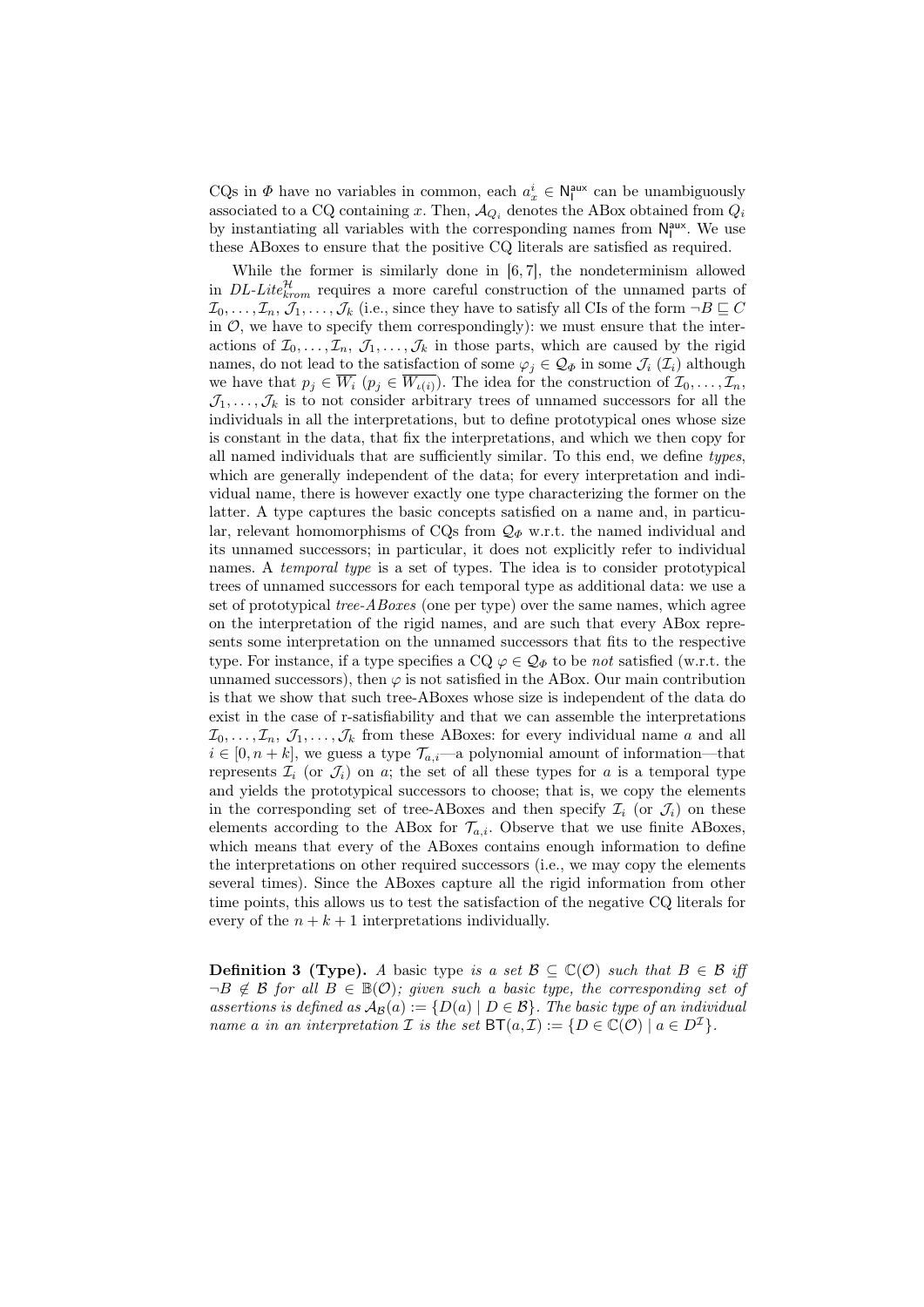A type is a triple  $(\mathcal{B}, \mathcal{M}, \mathcal{Q})$  with a basic type  $\mathcal{B}$ , a set  $\mathcal{M} \subseteq \bigcup_{\varphi \in \mathcal{Q}_{\Phi}} 2^{N_{\mathsf{T}}(\varphi)}$ of term sets, and a set  $\mathcal{Q} \subseteq \mathcal{Q}_{\Phi}$  of CQs. The type of an individual name a in a canonical interpretation  $\mathcal I$  is the triple  $\mathsf T(a,\mathcal I) := (\mathsf{BT}(a,\mathcal I),\mathcal M,\mathcal Q)$  where  $\mathcal{Q} \subseteq \mathcal{Q}_{\Phi}$  contains exactly the CQs that are satisfied in  $\mathcal{I}_{|a}$ , and M contains all sets S of terms for which there are a  $CQ \varphi \in \mathcal{Q}_{\Phi}$  and a partial homomorphism  $\pi\colon \mathsf{N}_{\mathsf{T}}(\varphi) \to \Delta^{\mathcal{I}_{|a}}$  of  $\varphi$  into  $\mathcal{I}_{|a}$  with  $a \in \mathsf{range}(\pi)$  and  $\mathsf{dom}(\pi) = S$ .

A temporal type is a set of types.

We assume every temporal type  $\tau$  to be an ordered set and use  $\tau_i$  to refer to the i-th type in  $\tau$ . We denote the set of all temporal types by  $\mathbb{T}$ .

It is left to specify the prototypical tree ABoxes of unnamed successors for a given temporal type  $\tau$ . We first construct ABoxes for the types and, in a second step, ensure that the conditions specified by the types are satisfied in them, respectively. These ABoxes  $(\mathcal{A}_{\tau_i})_{1 \leq i \leq |\tau|}$ , initially empty, are constructed iteratively, based on canonical interpretations, amongst others for these ABoxes. During the iteration, we therefore assume that these interpretations are (nondeterministically) extended correspondingly (i.e., to cover the new elements of the ABoxes). Let  $s = |\tau|$ . For all  $i \in [1, s]$ , consider some  $\mathcal{I}_{\tau_i} \in \mathbb{I}_{(\mathcal{O},\mathcal{A}_{\tau_i}\cup\mathcal{A}_{\mathcal{B}_i}(b))}$ ; b is a fresh individual name and  $\mathcal{B}_i$  the basic type in  $\tau_i$ . Our procedure takes the sequence  $(\mathcal{I}_{\tau_i})_{1 \leq i \leq s}$  as input. It then repeatedly iterates over the (extended) interpretations and extends the ABoxes  $(\mathcal{A}_{\tau_i})_{1 \leq i \leq |\tau|}$  until nothing changes any more.

Example 1. We consider an ontology containing the inclusions  $\neg A \sqsubseteq B, \neg B \sqsubseteq C$ ,  $A \subseteq \exists R, C \subseteq \exists S, R \subseteq R'$ , where only R' is rigid. Let further  $|\tau| = 3$  and the input canonical interpretations for  $\tau_1, \tau_2, \tau_3$  be as follows.

A ubR<sup>0</sup> b ubR R b C ubR<sup>0</sup> ubS S A ubR b <sup>0</sup> ubR A ubRR A ubRRR R R R

Note that all elements that are no instances of  $A$  or  $C$  instantiate  $B, R'$  is dotted. After one iteration over the interpretations, the ABoxes  $A_{\tau_i}$  for  $i \in [1,3]$  are:



 $\mathcal{A}_{\tau_1}$  is obtained from  $\mathcal{I}_{\tau_1}$  by introducing names representing the unnamed elements, flexible roles get a superscript. All names and the rigid assertions from  $\mathcal{A}_{\tau_1}$  are then added to the other ABoxes, and the interpretations  $\mathcal{I}_{\tau_2}$  and  $\mathcal{I}_{\tau_3}$ are extended correspondingly. The above  $A_{\tau_2}$  is then obtained from this  $\mathcal{I}_{\tau_2}$ ,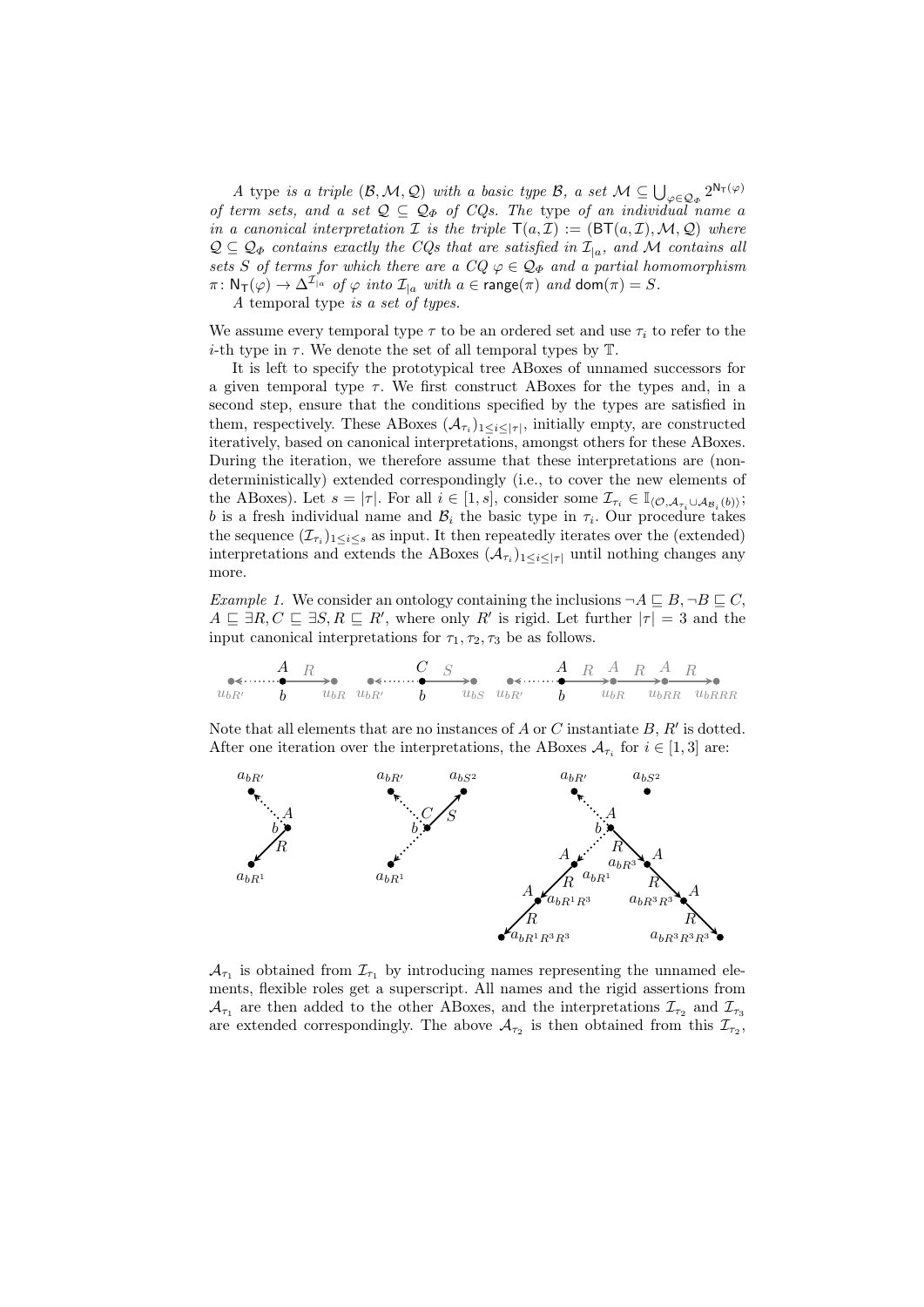assumed to be as below. Then, again, all names and rigid assertions from  $A_{\tau_2}$ are added to the other ABoxes, the interpretations are extended, and the above  $\mathcal{A}_{\tau_3}$  is obtained from the extended  $\mathcal{I}_{\tau_3}$ , depicted below, where  $c = a_{bR^1}$ .



Note that we do not depict all  $R'$ -successors; according to Definition 1, all elements instantiating  $\exists R$  must have such successors. We lastly show  $\mathcal{I}_{\tau_1}$  and  $\mathcal{I}_{\tau_3}$ extended for the above  $A_{\tau_3}$ , where  $d = a_{bR^3}$ ,  $e = a_{bR^1R^3}$ , and  $f = a_{bR^3R^3}$ . Observe that we assume that  $\mathcal{I}_{\tau_3}$  interprets  $u_{dR}$  in the same way as  $u_{bRR}$ , both  $u_{dRR}$  and  $u_{fR}$  according to  $u_{bRRR}$ , and  $u_{eR}$  according to  $u_{cRR}$ .



In order to ensure that the size of the tree-ABoxes is finite, we specify a termination criterion based on the maximal size  $m := \max\{|\varphi| \mid \varphi \in \mathcal{Q}_{\Phi}\}\$ of a single of the CQs: we stop the introduction of new elements  $a_{\rho\rho'\omega R}$  with  $|\varrho|, |\omega| > m$  if those would, thereafter, occur in a subtree (of depth  $>m$ ) with root  $a_{\varrho\varrho'}$  that would be a copy of an already existing subtree of depth m with root  $a_{\varrho}$ . This approach is correct if we extend the ABoxes in a breadth-first fashion and, especially, regard all of the canonical interpretations before extending the trees one level deeper.

We now specify the procedure TreeABox, which takes  $\tau$ , the interpretation sequence  $(\mathcal{I}_{\tau_i})_{1 \leq i \leq s}$ , and b as input:

- For each domain element  $u_{b\rho R}$  of  $\mathcal{I}_{\tau_i}$ , introduce an individual name  $a_{b\rho R}$ if  $R \in N_{RR}$ , and otherwise  $a_{bqR_i}$ ; we assume that such individual names and role names containing superscripts do not occur in  $K$ . Similarly, for each domain element  $u_{c\varrho R}$  of  $\mathcal{I}_{\tau_i}$  such that  $c = a_{b\sigma} \in \mathsf{N}_1^{\text{tree}}$ , introduce a new individual name  $a_{b\sigma\varrho R}$  if  $R \in \mathsf{N}_{\mathsf{RR}}$  and otherwise  $a_{b\sigma\varrho R^i}$ .

Let  $\mathcal{R} := \mathsf{N}_{\mathsf{RR}}^- \cup \{R_i \mid R \in \mathsf{N}_{\mathsf{R}}^- \setminus \mathsf{N}_{\mathsf{RR}}^-, 1 \leq i \leq s\}$ . The set  $\mathsf{N}_{\mathsf{I}}^{\mathsf{tree}}$  collects the new individual names, but  $(*)$  a name  $a_v$  is only added if there are no names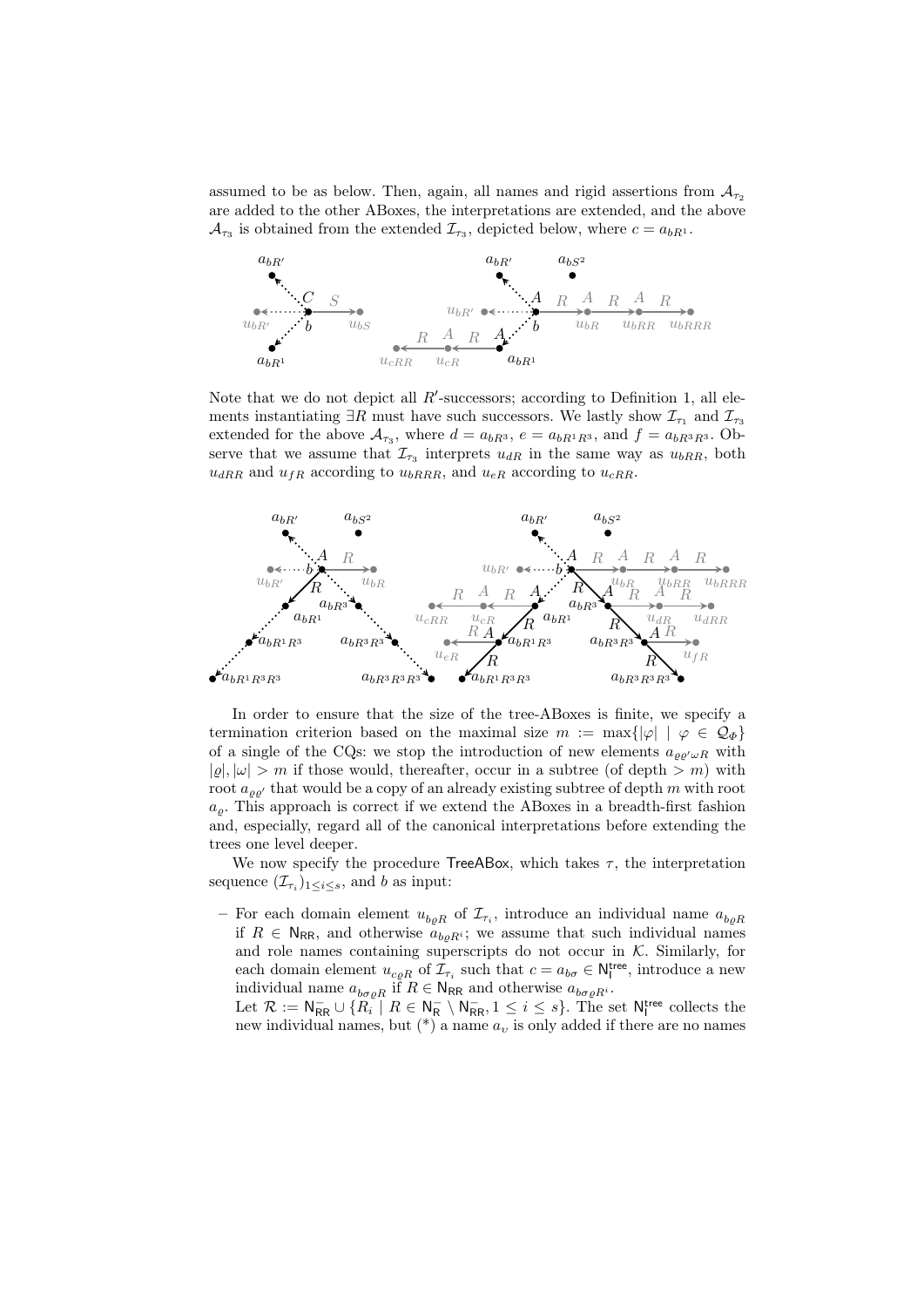$a_{\varrho}$ , and  $a_{\sigma}$  in  $\mathcal{A}_{\tau}$  such that  $\sigma = \varrho \varrho'$ ;  $v = \sigma \sigma'$  with  $|\sigma'| > m$ ; and, for all  $\omega \in \mathcal{R}^m$ ,  $a_{\varrho \omega} \in N_I^{\text{tree}}$  iff  $a_{\sigma \omega} \in N_I^{\text{tree}}$ , and  $a_{\varrho \omega}$  and  $a_{\sigma \omega}$  have the same basic type in any of the interpretations  $\mathcal{I}_{\tau_{\ell}}, \ell \in [1, s]$ . For the next step, we capture this relation using the function  $\nu \colon \Delta^{\mathcal{I}_{\tau_i}}_{\mathsf{u}} \to \mathsf{N}_1^{\mathsf{tree}}$ : for the above elements  $u_{b_\ell}$ , define  $\nu(u_{b\rho R}) := a_{b\rho R^{(i)}}$  and, for the others, define  $\nu(u_{c\rho R}) := a_{b\sigma\rho R^{(i)}}$ .

Observe that this function may map several elements to the same name; as it is the case for  $u_{bRR}$  and  $u_{dR}$  in Example 1, where we have  $\nu(u_{bRR}) = a_{bR^3R^3}$ and  $\nu(u_{dR}) = a_{bR^3R^3}$ . In these cases, we assume that the unnamed successors of elements from  $N_I^{\text{tree}}$ , such as  $u_{dR}$ , are interpreted in the same way as the original unnamed elements, such as  $u_{bRR}$ , for which  $\nu$  was defined first (i.e., this must have happened when a was introduced, hence  $u_{dR}$  did not yet exist); and that the successors of the former are interpreted in the same way as the corresponding successors of the latter, and so on.

- For every *a* ∈ N<sup>tree</sup> introduced in the previous step, let  $u_{σR}$  ∈  $\Delta$ <sup>T<sub>τi</sub></sup> be one of the elements for which a was created. Add the following assertions to  $A_{\tau_i}$ :
	- for every  $B \in \mathbb{B}(\mathcal{O})$  such that  $u_{\sigma R} \in B^{\mathcal{I}_{\tau_i}}$ , the assertion  $B(a)$ ;
	- for every  $S \in \mathsf{N}_{\mathsf{R}}^-$  such that  $(\sigma, u_{\sigma R}) \in S^{\mathcal{I}_{\tau_i}}$ , the assertion  $S(\sigma, a)$ ;
	- for every  $S \in \overline{\mathsf{N}_{\mathsf{R}}^{\mathsf{L}}}$  such that  $(u_{\sigma}, u_{\sigma \mathsf{R}}) \in S^{\mathcal{I}_{\tau_i}}$ , the assertion  $S(\nu(u_{\sigma}), a)$ . Add all of the individual names and the rigid assertions added to  $A_{\tau_i}$  also to all other  $\mathcal{A}_{\tau_j}, j \in [1, s]$ .<sup>5</sup>
- For every  $a \in \mathsf{N}_1^{\text{tree}}$  and  $B \in \mathbb{B}(\mathcal{O})$  such that  $a \in B^{\mathcal{I}_{\tau_i}}$ , further add the assertion  $B(a)$  to  $\mathcal{A}_{\tau_i}$ . Again, add the rigid assertions to all  $\mathcal{A}_{\tau_j}$ ,  $j \in [1, s]$ .

The procedure outputs the sequence  $(\mathcal{A}_{\tau_i})_{1 \leq i \leq s}$ . Regarding the last item, note that it covers those names that were introduced for unnamed elements in other canonical interpretations. For them, we only have to explicitly capture the nondeterminism, w.r.t. basic concepts. All relations on the corresponding named individuals are completely determined by the assertions added in the item before (i.e., including those added in other iteration steps, maybe for some  $\mathcal{I}_{\tau_i}$  with  $j \neq i$ ). As mentioned above, we second have to ensure that the ABox created for a type also satisfies the conditions specified by it.

Definition 4 (Tree-ABox). An ABox A produced by TreeABox given a name  $b \in \mathbb{N}_1$  as input is a tree-ABox for a type  $\tau_i = (\mathcal{B}, \mathcal{M}, \mathcal{Q})$  if:

- $\langle \mathcal{O}, \mathcal{A} \cup \mathcal{A}_{\mathcal{B}}(b) \rangle$  is consistent;
- $-$  for all  $\varphi \in \mathcal{Q}_\Phi$ ,  $\varphi \in \mathcal{Q}$  iff  $\langle \mathcal{O}, \mathcal{A} \cup \mathcal{A}_{\mathcal{B}}(b) \rangle \models \varphi$ ;
- $−$  for all  $S ∈ \bigcup_{\varphi ∈ Q_{\Phi}} 2^{N_{\mathsf{T}}(\varphi)}, S ∈ \mathcal{M}$  iff there are a  $CQ \varphi ∈ Q_{\Phi}$  and a partial homomorphism  $\pi\colon \mathsf{N}_\mathsf{T}(\varphi) \to \mathsf{N}_\mathsf{I}(\mathcal{A})$  of  $\varphi$  into  $\mathcal A$  with  $b \in \mathsf{range}(\pi), S = \mathsf{dom}(\pi)$ .

Because of (\*), the sizes of the tree-ABoxes are finite, and they are independent of the data: given  $v := \max\{|N_{\mathsf{T}}(\varphi)| \mid \varphi \in \mathcal{Q}_{\Phi}\}\)$ , the maximal number of terms occurring in one of the CQs, and  $t \leq 2^{|\mathbb{B}(\mathcal{O})|+|\mathcal{Q}_{\Phi}|+v*|\mathcal{Q}_{\Phi}|}$ , the number of possible types, the depth of how far we specify the prototypical trees is bounded by  $d := |\mathbb{B}(\mathcal{O})|^{t*|\overline{N_{\mathsf{R}}}}(\mathcal{O})|^{t* m} + m$ ; this follows from the facts that the names in  $N_{\mathsf{I}}^{\text{tree}}$ 

<sup>&</sup>lt;sup>5</sup> All names can be added, for example, by assuming  $\top$  to be rigid.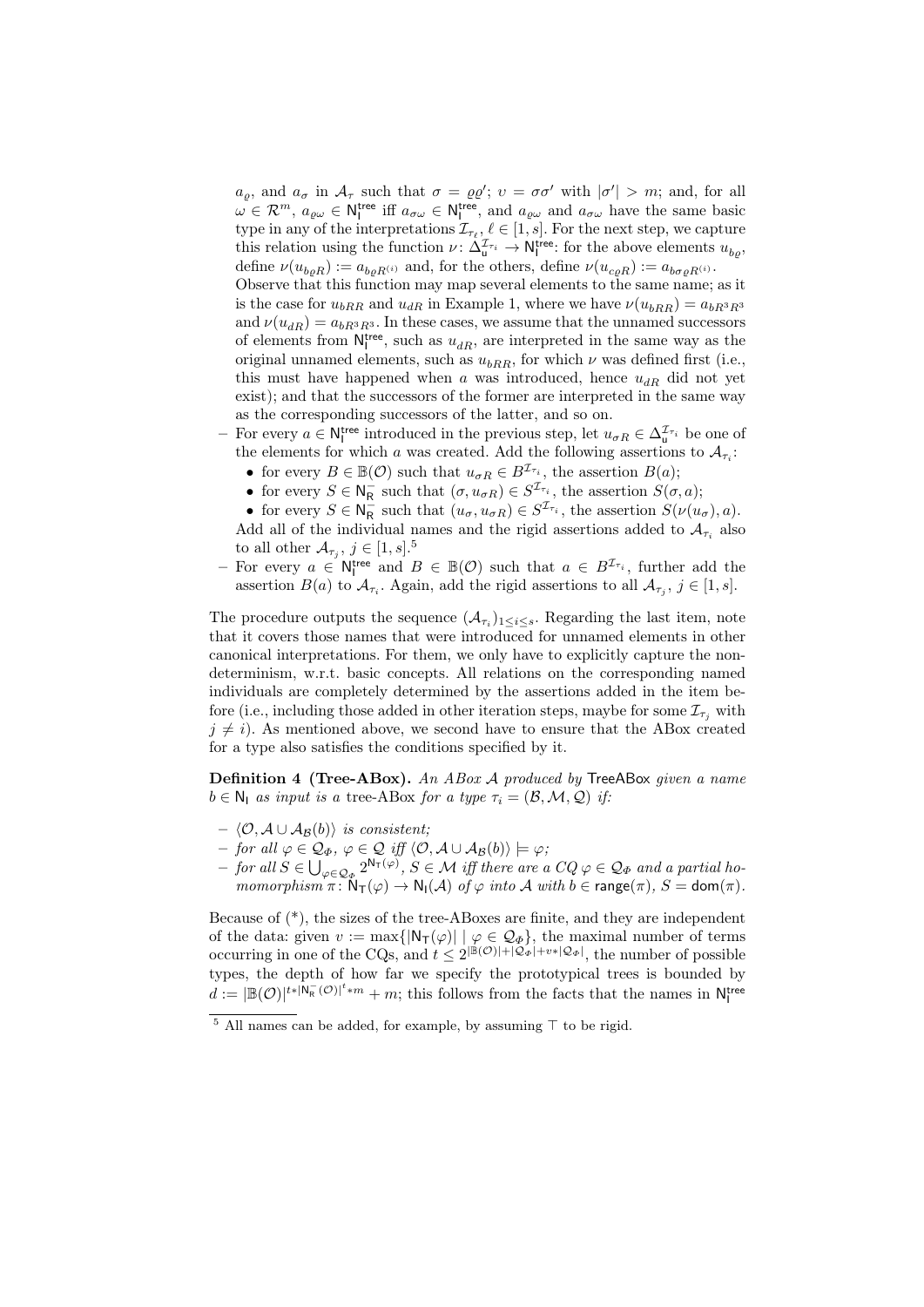are built from elements of  $N_R^-(\mathcal{O})$ , sometimes with subscripts from [1, t], and that we consider these names in  $t$  different interpretations.

Finally, the additional data is a tuple as follows, polynomial in the data:

$$
((\mathcal{A}'_i)_{0 \leq i \leq n+k}, (\mathcal{T}_{a,i})_{a \in \mathbb{N}_1(\mathcal{K}) \cup \mathbb{N}_1^{\text{aux}}}, (\mathcal{A}_{\tau,i})_{\substack{\tau \in \mathbb{T},\\ 0 \leq i \leq |\tau|}}), \text{ where}
$$

- $\mathcal{A}'_i$  is an name-ABox for  $\mathsf{N}_{\mathsf{I}}(\mathcal{K}) \cup \mathsf{N}_{\mathsf{I}}^{\text{aux}}$  for all  $i \in [0, n+k]$ , and all  $\mathcal{A}'_i$  contain the same rigid assertions;
- $\begin{aligned} \textbf{I} \mathcal{T}_{a,i} \text{ is a type for all } a \in \mathsf{N}_{\mathsf{I}}(\mathcal{K}) \cup \mathsf{N}_{\mathsf{I}}^{\mathsf{aux}} \text{ and } i \in [0,n+k], \text{and } \mathcal{T}_{a,i}^{(1)} = \mathsf{BT}(a,\mathcal{A}_i'). \end{aligned}$
- $(\mathcal{A}_{\tau_j})_{1 \leq j \leq |\tau|}$  is the result of applying TreeABox to  $\tau$ , some sequence of corresponding canonical interpretations, and a fresh name b for all  $\tau \in \mathbb{T}$ ; and  $\mathcal{A}_{\tau_i}$  is a tree-ABox for  $\tau_i$  for all  $i \in [1, |\tau|]$  if there is a name  $a \in \mathsf{N}_{\mathsf{I}}(\mathcal{K}) \cup \mathsf{N}_{\mathsf{I}}^{\mathsf{aux}}$ such that  $\tau = \bigcup_{0 \leq j \leq n+k} \{\mathcal{T}_{a,j}\}.$

For names  $a, b \in \mathbb{N}_1$  and a type  $\tau_i$ , let  $\mathcal{A}_{\tau_i}[b/a]$  be the ABox obtained from a tree-ABox  $\mathcal{A}_{\tau_i}$  by replacing every b by a, also within individual names. For a tuple t as above, we define the ABox  $A_{\text{tree},i}^t$  for  $i \in [0, n+k]$  as the set that contains, for all  $a \in \mathsf{N}_{\mathsf{I}}(\mathcal{K}) \cup \mathsf{N}_{\mathsf{I}}^{\mathsf{aux}},$  all assertions from  $\mathcal{A}_{\tau_j}[b/a]$ , where  $\tau = \{\mathcal{T}_{a,i} \mid 0 \leq i \leq n+k\}$ and  $\tau_j = \mathcal{T}_{a,i}$ .  $\mathcal{A}_{\text{tree}}^{\text{t}}$  denotes the ABox that contains only the rigid assertions from  $\mathcal{A}_{\text{tree},i}^{\text{t}}$ , for all  $i \in [0, n+k]$ , and all names occurring in these ABoxes<sup>6</sup>; by construction, all of the latter ABoxes agree on those.

**Lemma 1.** W is r-satisfiable w.r.t.  $\iota$  and  $\mathcal{K}$  iff there is a tuple

$$
\mathsf{t} = ((\mathcal{A}'_i)_{0 \leq i \leq n+k}, (\mathcal{T}_{a,i})_{a \in \mathsf{N}_\mathsf{I}(\mathcal{K}) \cup \mathsf{N}_\mathsf{I}^{\mathrm{aux}},\,} (\mathcal{A}_\tau)_{\tau \in \mathbb{T}})
$$

as specified above such that, for all  $i \in [0, n+k]$ :

- (C1)  $\mathcal{K}_{\mathsf{R}}^i := \langle \mathcal{O}, \mathcal{A}_i' \cup \mathcal{A}_i \cup \mathcal{A}_{Q_{\iota(i)}} \cup \mathcal{A}_{\text{tree},i}^{\mathsf{t}} \rangle$  is consistent and,
- (C2) for all  $p_j \in \overline{W_{\iota(i)}},$  we have  $\mathcal{K}_R^i \not\models \varphi_j$ .

*Proof.* ( $\Rightarrow$ ) As outlined in Section 2, we can consider the  $n+k+1$  interpretations from the definition of r-satisfiability integrated within a single interpretation if we rename the flexible symbols accordingly. The advantage of this approach is that we can, w.l.o.g., assume that this interpretation is a canonical interpretation, which is not possible with the single interpretations from the definition of rsatisfiability because of the shared domain. Hence, for every  $i \in [0, n+k+1]$ and every flexible name X in  $\mathsf{N}_{\mathsf{C}}(\mathcal{O}) \cup \mathsf{N}_{\mathsf{R}}(\mathcal{O})$ , we introduce a fresh name  $X^{(i)}$ called the *i*-th copy of X. If X is a more complex expressions (an axiom,  $CQ$ , or conjunction of CQ literals),  $X^{(i)}$  is obtained by replacing every occurrence of a flexible name by its i-th copy. By [4, Lem. 4.14], W is r-satisfiable w.r.t.  $\iota$  and  $\mathcal K$ iff the conjunction  $\chi_{W,\iota}$  of CQ literals has a model  $\mathcal I$  w.r.t.  $\langle \mathcal{O}_{W,\iota}, \mathcal{A} \rangle$ , where:

$$
\chi_{\mathcal{W},\iota} := \bigwedge_{1 \leq i \leq k} \chi_i^{(n+1+i)} \wedge \bigwedge_{0 \leq i \leq n} \chi_{\iota(i)}^{(i)}, \ \chi^{(i)} := \bigwedge_{p_j \in W_{i-n-1}} \varphi_j^{(i)} \wedge \bigwedge_{p_j \in \overline{W}_{i-n-1}} \neg \varphi_j^{(i)},
$$
  

$$
\mathcal{O}_{\mathcal{W},\iota} := \{ \alpha^{(i)} \mid \alpha \in \mathcal{O}, \ 0 \leq i \leq n+k \}, \ \mathcal{A} := \bigcup_{\substack{0 \leq i \leq n, \\ \alpha \in \mathcal{A}_i}} \{ \alpha^{(i)} \}.
$$

<sup>&</sup>lt;sup>6</sup> As above, this can be ensured, for example, by assuming  $\top$  to be rigid.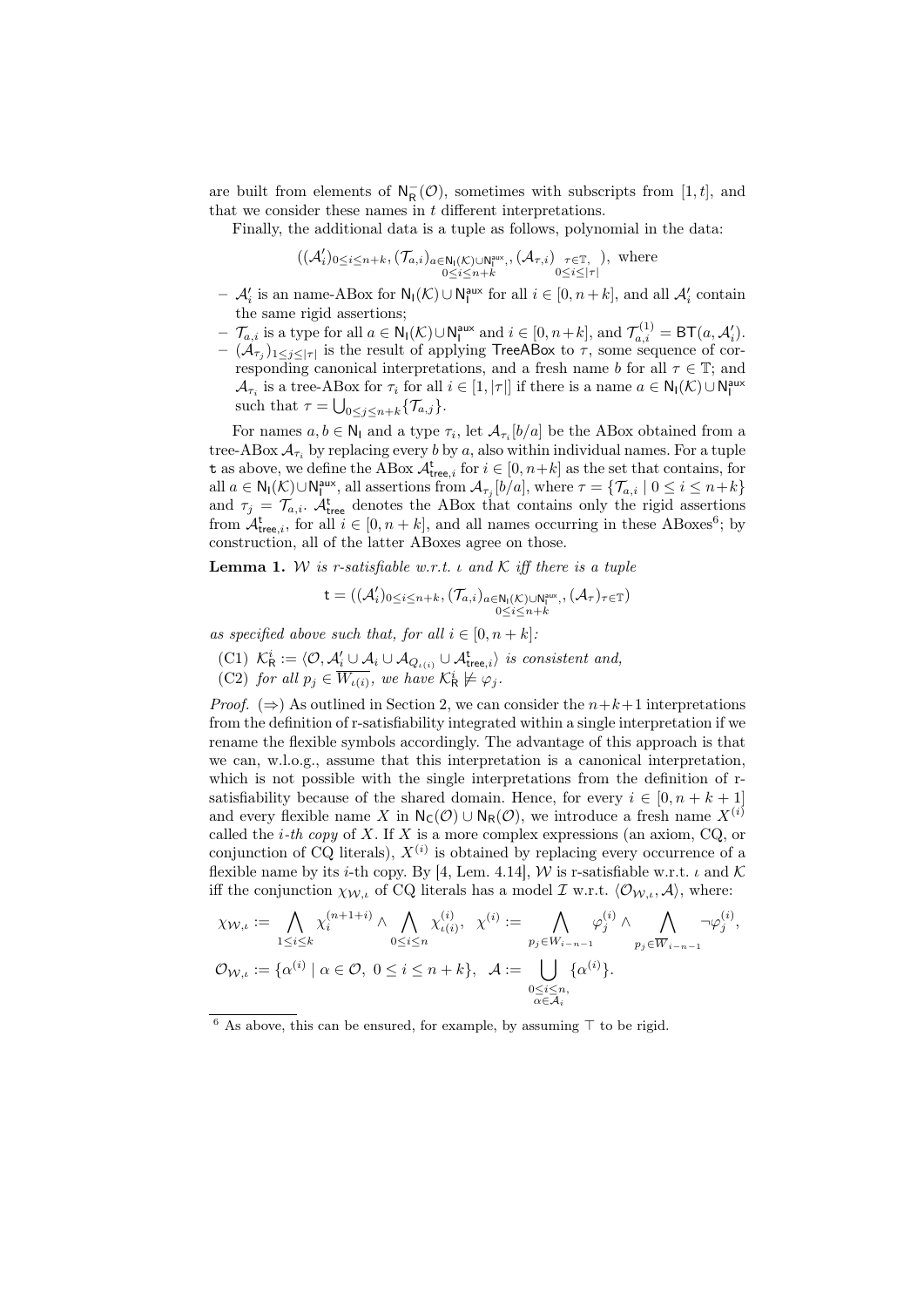For simplicity, we often focus on some  $i \in [0, n+k]$  and consider the *i*-th copies of concept and role names as the (original) flexible names and disregard all other copies (but not the rigid names); in the following, we refer to those parts of  $\mathcal{I}$ , in which the signature is smaller and renamed, as  $\mathcal{I}_i$ . Similarly, we consider  $\mathsf{T}(a, \mathcal{I}_i)$ to be the type of a in  $\mathcal I$  for  $i \in [0, n+k]$ , and may refer to the set of all these types as the *temporal type* of  $a$  in  $I$ .

We then can define the components of the required tuple t for  $i \in [0, n+k]$ and  $c \in \mathsf{N}_{\mathsf{I}}(\mathcal{K}) \cup \mathsf{N}_{\mathsf{I}}^{\text{aux}}$  easily:  $\mathcal{T}_{c,i} := \mathsf{T}(c, \mathcal{I}_i)$  and

$$
\mathcal{A}'_i := \{ (\neg)B(a) \mid a \in \mathsf{N}_{\mathsf{I}}(\mathcal{K}) \cup \mathsf{N}_{\mathsf{I}}^{\mathsf{aux}}, B \in \mathbb{B}(\mathcal{O}), a \in B^{\mathcal{I}_i}(a \notin B^{\mathcal{I}_i}) \} \cup \{ (\neg)R(a,b) \mid a,b \in \mathsf{N}_{\mathsf{I}}(\mathcal{K}), R \in \mathsf{N}_{\mathsf{R}}(\mathcal{O}), (a,b) \in R^{\mathcal{I}_i}((a,b) \notin R^{\mathcal{I}_i}) \}.
$$

For all  $\tau \in \mathbb{T}$ , we choose an arbitrary  $a \in \mathsf{N}_{\mathsf{I}}(\mathcal{K}) \cup \mathsf{N}_{\mathsf{I}}^{\mathsf{aux}}$  with temporal type  $\tau$  in  $\mathcal{I}$ ; for each  $i \in [1, |\tau|]$ , define  $\mathcal{I}_{\tau_i}$  to be some  $\mathcal{I}_{j|a}$  with  $\tau_i = \mathsf{T}(a, \mathcal{I}_j)$ ; and then define  $(\mathcal{A}_{\tau_i})_{1\leq i\leq |\tau|}:=\mathsf{TreeABox}(\tau,(\mathcal{I}_{\tau_i})_{1\leq i\leq |\tau|},a);$  if there is no such element a, the ABoxes are empty. We can assume the latter algorithm to iterate only once over the types because the interpretations of the new names in all the interpretations are given already, by the interpretations of the elements for which they were introduced, respectively (i.e., we do not have to extend interpretations).

It is easy to see that the tuple is as required—that is,  $\mathcal{I}_i$  represents the model of  $\mathcal{K}_{\mathsf{R}}^i$ —if (\*) we assume  $\mathcal I$  to be such that (1) the trees of unnamed successors for two names  $a, b \in N_I(\mathcal{K}) \cup N_I^{\text{aux}}$  that have the same temporal type in  $\mathcal I$  are isomorphic w.r.t. the rigid symbols and that (2) it interprets those successors the same in  $\mathcal{I}_i$  and  $\mathcal{I}_j$  if  $\mathsf{T}(a, \mathcal{I}_i) = \mathsf{T}(a, \mathcal{I}_j)$ . This is the case because  $\mathcal{A}^{\mathsf{t}}_{\mathsf{tree},i}$ then is trivially satisfied for all  $i \in [0, n+k]$ : the interpretations that can be selected for the construction of a prototypical ABox  $A<sub>\tau</sub>$  then all are isomorphic; that is, the construction neither depends on the name chosen as prototype for the temporal type nor on the indexes i whose interpretation  $\mathcal{I}_i$  is chosen as prototype for a type. We lastly show that (∗) is a valid assumption. The proof is by contradiction. We hence assume that such a given model  $\mathcal I$  cannot be simplified in the described way without loosing the property that it satisfies both the KB and the conjunction of CQ literals. Let  $\mathcal J$  be a corresponding adaptation of such a model  $I$ , constructed as follows:

– For every temporal type  $\tau$  for which there is an individual name a such that  $\tau$  is the temporal type of a in  $\mathcal{I}$ , and for every  $j \in [1, |\tau|]$ , select one index  $i_j \in [0, n+k]$  such that  $\tau_j = \mathsf{T}(a, \mathcal{I}_{i_j})$ , and let  $\mathcal{A}_{\tau, j}$  be the (possibly infinite) set of assertions representing  $\mathcal{I}_{i_j}$  on all unnamed successors of a. That is,  $\mathcal{A}_{\tau,j}$ covers all the successors contained in  $\mathcal{I}$ , but it only describes  $\mathcal{I}$  w.r.t. the rigid names and the  $i_j$ -th copies of flexible names.

- Adapt *I* as follows. For every  $a \in N_1(\mathcal{K}) \cup N_1^{\text{aux}}$  with temporal type  $\tau$  in *I*, replace all unnamed successors by copies of the elements occurring in  $A_{\tau,j}$  (for an arbitrary  $j \in [1, |\tau|]$ . For every  $i \in [0, n+k]$ , the interpretation of the *i*-th copies of names on these elements in  $\mathcal J$  is then given by the corresponding flexible assertions in the one set  $\mathcal{A}_{\tau,j}$  for which we have  $\tau_j = \mathsf{T}(a, \mathcal{I}_i)$ . The interpretation of the rigid names is also given by these ABoxes since they all agree on those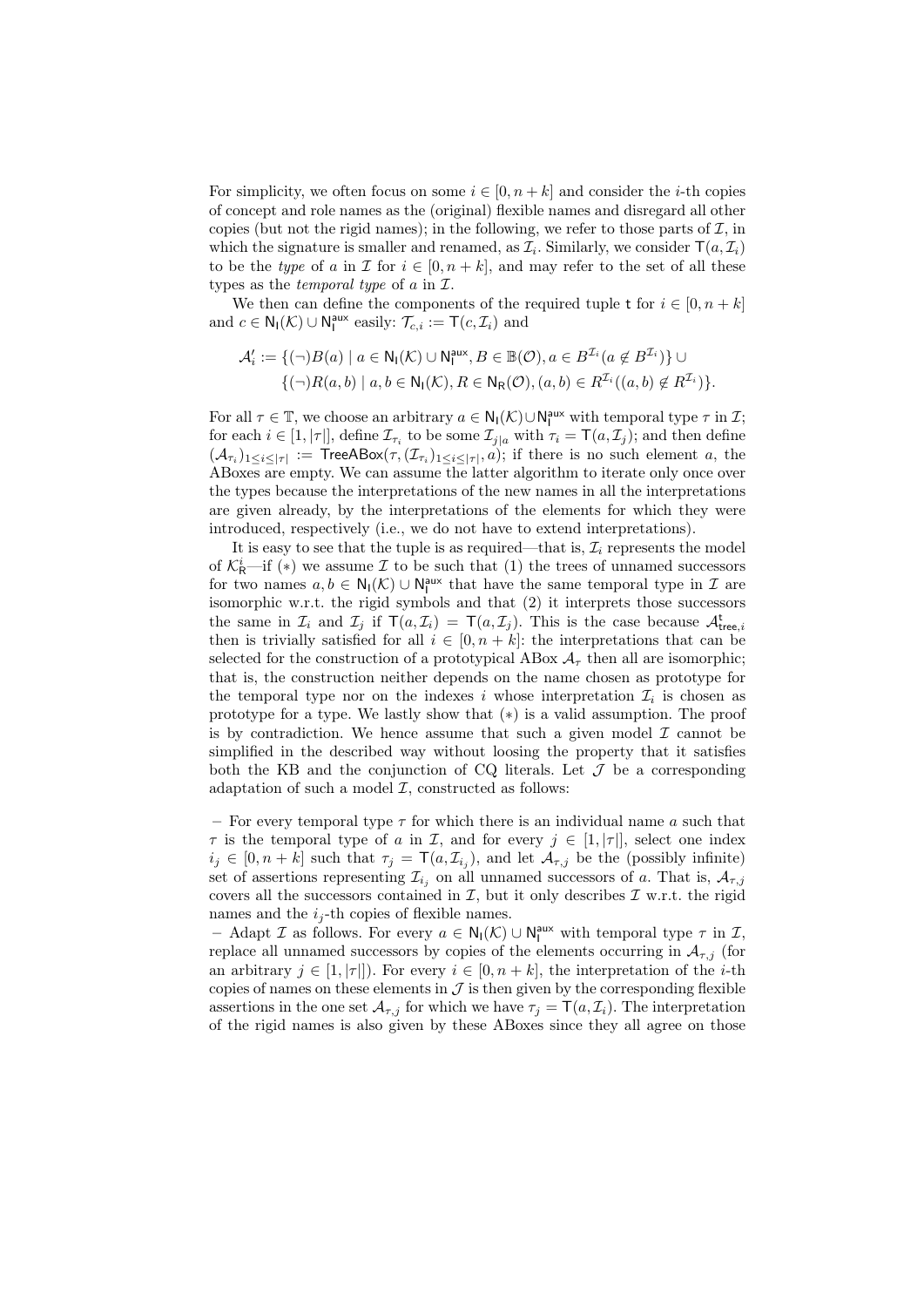names. As with  $\mathcal{I}$ , we use interpretations  $\mathcal{J}_i$  to refer to  $\mathcal{J}$  on the rigid names and on the *i*-th copies; that is, we consider the *i*-th copies as the (original) flexible names and disregard all other copies.

– The construction of  $\mathcal J$  maintains the types, meaning that  $\mathsf T(a,\mathcal J_i) = \mathsf T(a,\mathcal I_i)$ for all  $a \in N_I(\mathcal{K}) \cup N_I^{\text{aux}}, i \in [0, n+k]$ . Let  $(\mathcal{B}, \mathcal{M}, \mathcal{Q}) := \mathsf{T}(a, \mathcal{I}_i), (\mathcal{B}', \mathcal{M}', \mathcal{Q}') :=$  $T(a,\mathcal{J}_i)$ . Note that, to replace the unnamed successors of a in  $\mathcal{I}$ , we chose unnamed successors of some  $b \in N_I(\mathcal{K}) \cup N_I^{\text{aux}}$  of the same temporal type as  $a$  in  $\mathcal{I}$ ; and that the interpretation in  $\mathcal{J}_i$  on a and its unnamed successors is given by the one on b and its unnamed successors in some  $\mathcal{I}_j$  with  $\mathsf{T}(b, \mathcal{I}_j) = \mathsf{T}(a, \mathcal{I}_i)$ . Clearly, for every homomorphism of some  $\varphi \in \mathcal{Q}'$  into  $\mathcal{J}_{i|a}$ , there is a corresponding one into  $\mathcal{I}_{j|b}$  if a does not occur in  $\varphi$ , by the definition of  $\mathcal{J}_i$ . This especially holds because the interpretation of the rigid symbols on  $a$  and its unnamed successors in the whole interpretation  $\mathcal J$  is fully determined by the interpretation of the rigid symbols in  $\mathcal{I}_{j|b}$ . If a occurs in  $\varphi$ , then the definition of  $\mathsf{T}(a, \mathcal{I}_i)$  yields  $\{a\} \in \mathcal{M}$ , and  $\mathsf{T}(b, \mathcal{I}_i) = \mathsf{T}(a, \mathcal{I}_i)$  hence implies  $a = b$  by the definition of  $\mathsf{T}(b, \mathcal{I}_j)$ . The construction of  $\mathcal{J}_{i|a}$  then, as before, yields  $\mathcal{Q}' \subseteq \mathcal{Q}$ . For the other direction, we consider a homomorphism of some  $\varphi \in \mathcal{Q}$  into  $\mathcal{I}_i$ . But then we also have one of  $\varphi$  into  $\mathcal{I}_i$  which, in turn, yields a corresponding one into  $\mathcal{J}_i$ .  $\mathcal{M} = \mathcal{M}'$  follows by analogous arguments. We show  $\mathcal{B} = \mathcal{B}'$ . Since we do not adapt the interpretation of the concept and role names w.r.t. only named individuals, it is left to focus on basic concepts of the form  $\exists R$ . The only critical case is thus the one where there is an element  $u_{aR}$  in  $\mathcal I$  but not in  $\mathcal J$ and a has no named R-successor (in both  $\mathcal I$  and  $\mathcal J$ ) either; that is, there is no element  $u_{bR}$  in  $\mathcal{I}$ , but b has a named R-successor (again in both  $\mathcal{I}$  and  $\mathcal{J}$ ) by  $BT(a, \mathcal{I}_i) = BT(b, \mathcal{I}_i)$ . However, note that we assume the ontology to contain all CIs of the form  $\exists R \sqsubseteq \exists R$ . Hence, the element  $u_{bR}$  must exist in  $\mathcal I$  by Definition 1. By construction, we thus get that  $u_{aR}$  exists in  $J$ , which contradicts the assumption. The case where an element  $u_{aR}$  exists in  $\mathcal J$  but not in  $\mathcal I$  is not critical w.r.t. possible changes of the basic type.

Since we do not adapt the interpretation of the concept and role names w.r.t. only named elements,  $\mathcal{J} \models \mathcal{A}$ . Regarding the named elements,  $\mathcal{J}$  also satisfies  $\mathcal{O}_{W,\iota}$  since the adaptation retains the basic types. Regarding an unnamed element e, observe that it is valid to argument based on the single interpretations  $\mathcal{J}_i, i \in [0, n+k]$ , instead of on  $\mathcal J$  as a whole because the ontology contains no axioms where different kinds of copies occur in and  $\mathcal{J}_i$  represents the interpretation of rigid names in  $\mathcal J$ . The interpretation of e in such a  $\mathcal J_i$  corresponds to the interpretation of an isomorphic element in some  $\mathcal{I}_i, j \in [0, n+k]$ . But we have  $\mathcal{I} \models \mathcal{O}_{W,\iota}$ , and  $\mathcal{O}_{W,\iota}$  contains all copies (i.e., also the j-th) of all axioms in  $\mathcal{O}$ . So  $\mathcal{J}_i$  satisfies all axioms in  $\mathcal{O}$ , which yields  $\mathcal{J} \models \mathcal{O}_{\mathcal{W},i}$ .  $\mathcal{J}$  also satisfies all CQ literals  $\varphi^{(i)}$  satisfied in *I*. This is clear if only named individuals are considered because  $\mathcal I$  and  $\mathcal J$  agree on the interpretation of concept and role names w.r.t. only named individuals and the basic types are maintained. For the other cases, observe that we can argument based on single interpretations  $\mathcal{I}_i/\mathcal{J}_i$ , again, since the copies of the CQs only contain one kind of copies of names, and all these interpretations for  $\mathcal{I}/\mathcal{J}$  agree on the rigid symbols. We consider the case where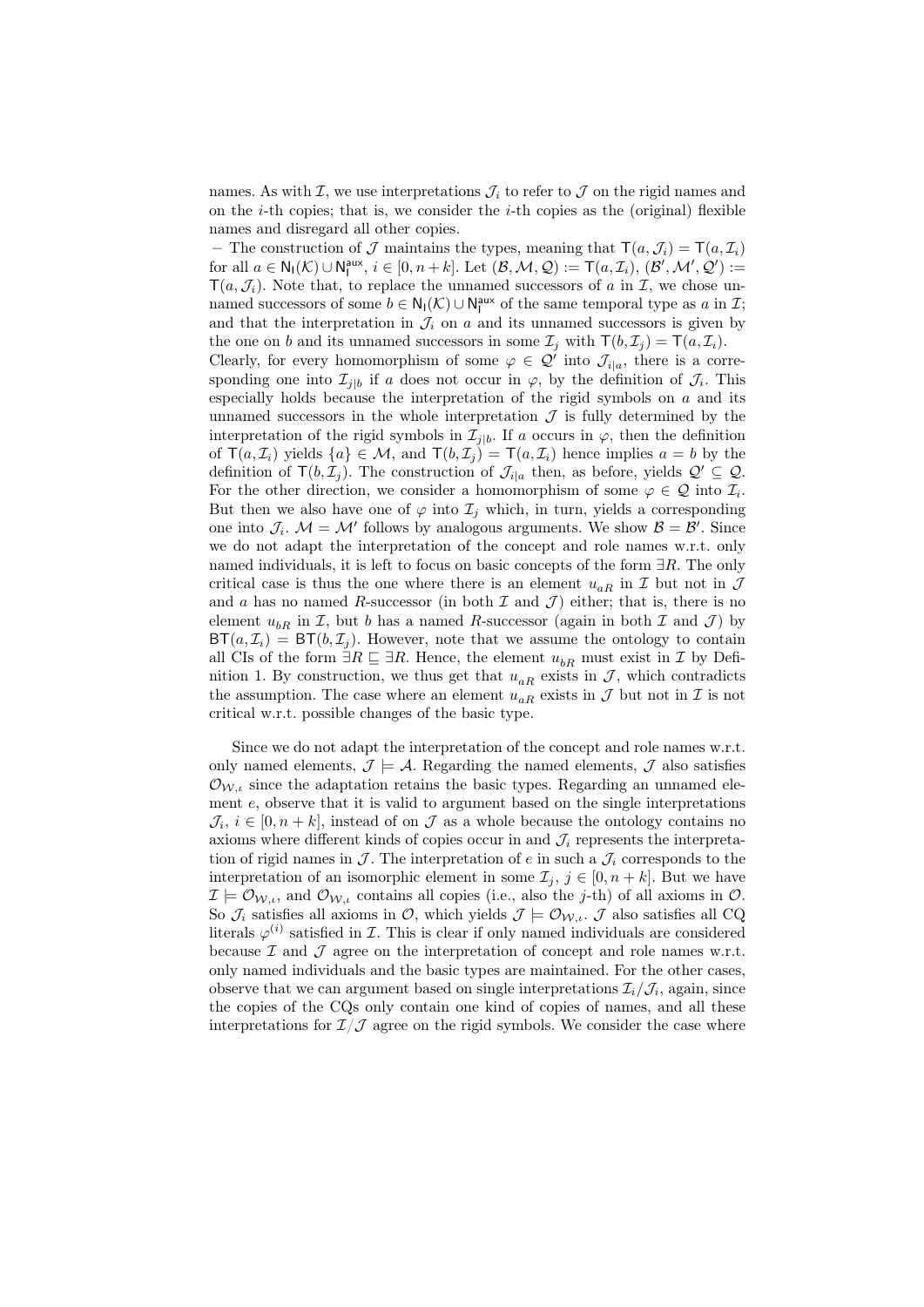there is a homomorphism that maps to maximally one named individual. All the unnamed elements in the range must form a tree structure with a named individual  $a \in N_I(\mathcal{K}) \cup N_I^{\text{aux}}$  as root. Assuming  $T(a, \mathcal{I}_i) = (\mathcal{B}, \mathcal{M}, \mathcal{Q})$ , we must have  $\varphi \in \mathcal{Q}$  by Definition 3. From  $\mathsf{T}(a, \mathcal{I}_i) = \mathsf{T}(a, \mathcal{J}_i)$ , we get that  $\varphi^{(i)}$  also in  $\mathcal{J}$ is satisfied based on  $a$  and its unnamed successors. If there is a homomorphism  $\pi$  mapping to both several named and unnamed elements, then a corresponding homomorphism  $\pi'$  into  $\mathcal J$  can be obtained based on the type. By Definition 3, for all  $a \in (\mathsf{N}_{\mathsf{I}}(\mathcal{K}) \cup \mathsf{N}_{\mathsf{I}}^{\mathsf{aux}}) \cap \mathsf{range}(\pi)$ , there is a set of terms  $V_a$  in  $\mathsf{T}(a,\mathcal{I}_i)^{(2)}$ containing exactly the terms  $t \in \mathsf{N}_{\mathsf{T}}(\varphi)$  with  $\pi(t) = a$  or  $\pi(t)$  being an unnamed successor of a. From  $\mathsf{T}(a,\mathcal{J}_i) = \mathsf{T}(a,\mathcal{I}_i)$ , we get  $V_a \in \mathsf{T}(a,\mathcal{J}_i)^{(2)}$ , which means that there must be a corresponding partial homomorphism  $\pi_a$  of  $\varphi$  into  $\mathcal{J}_i$ , again by Definition 3. Now, we define  $\pi'$ : (i)  $\pi'(t) := \pi(t)$  if  $\pi(t) \in N_1(\mathcal{K} \cup N_1^{\text{aux}})$ . (ii)  $\pi'(t) := \pi_a(t)$  for all  $a \in (\mathsf{N}_{\mathsf{I}}(\mathcal{K}) \cup \mathsf{N}_{\mathsf{I}}^{\mathsf{aux}}) \cap \mathsf{range}(\pi)$  and  $t \in V_a$ . Regarding the negative CQ literals, we proceed by contradiction and assume that  $\mathcal{J} \models \varphi_j^{(i)}$  for some  $p_j \in W_{\iota(i)}$ . Again, we can consider single interpretations  $\mathcal{I}_i/\mathcal{J}_i$ . Since we do not adapt the interpretation of the names on only named elements the corresponding homomorphism  $\pi$  must map to unnamed elements. It can neither map to only unnamed elements and maximally to one named element: the arguments correspond to those given above for the corresponding case for the positive CQ literals if  $\mathcal{I}_i$  and  $\mathcal{I}_i$  and  $\mathcal{I}_j$  are switched, respectively. The same holds for the case where  $\pi$  maps to several named and to unnamed elements.

 $(\Leftarrow)$  We regard a tuple t that satisfies the conditions from Lemma 1 and construct interpretations  $\mathcal{I}_0, \ldots, \mathcal{I}_n, \mathcal{J}_1, \ldots, \mathcal{J}_k$  as required based on the KBs in Condition (C1), which contain all the necessary information (i.e.,  $\mathcal{K}_{\mathsf{R}}^{i}$  yields  $\mathcal{I}_{i}$  for  $i \in [0, n]$  and  $\mathcal{J}_i$  for  $i \in [n + 1, n + k]$ : we have the name-ABoxes for the named individuals in the TKB, and  $\mathcal{A}_{\text{tree},i}^{\text{t}}$  for all  $i \in [0, n+k]$  for those successors (up to some "depth"  $d' \leq d$ ) of the latter individuals that must exist given  $\mathcal{O}$ . The shared domain of our interpretations contains all of the names occurring in these KBs and additional unnamed elements, to include the required successors of depths greater than  $d'$ . The idea is to inductively introduce elements by continuing the repetition we have given the construction of the tree-ABoxes.

The ontology and the ABoxes  $A_i$  for  $i \in [0, n+k]$  are clearly satisfied by the respective interpretations, since the KBs  $K_R^i$  are consistent and our interpretations are completely defined based on canonical ones (i.e., the ones used to construct the ABoxes  $A_{\text{tree},i}^{\text{t}}$ ; these ABoxes describe the interpretations completely in the sense that they capture all the necessary rigid knowledge and nondeterministic decisions). The additional ABoxes  $\mathcal{A}_{\mathcal{Q}_{\iota(i)}}$  ensure that the positive CQ literals are satisfied as required. By contradiction, it can easily be shown that no negative CQ literal is satisfied. By  $(C2)$ , a corresponding homomorphism  $\pi$  must map to unnamed elements and, since we untangle the interpretations during the construction of  $\mathcal{A}^{\mathsf{t}}_{\mathsf{tree},i}$  to depth  $\geq 2m$ , it cannot map to elements in  $\mathsf{N}_{\mathsf{I}}(\mathcal{K}) \cup \mathsf{N}_{\mathsf{I}}^{\mathsf{aux}}$ . This yields a contradiction to (C2) because there are isomorphic named elements for all those  $\pi$  maps to, since the repeating trees are of depth m.

Regarding complexity:  $W$  and  $\iota$  can be guessed in polynomial time, and the LTL satisfiability testing w.r.t. a given W and  $\iota$  can be done in polynomial time